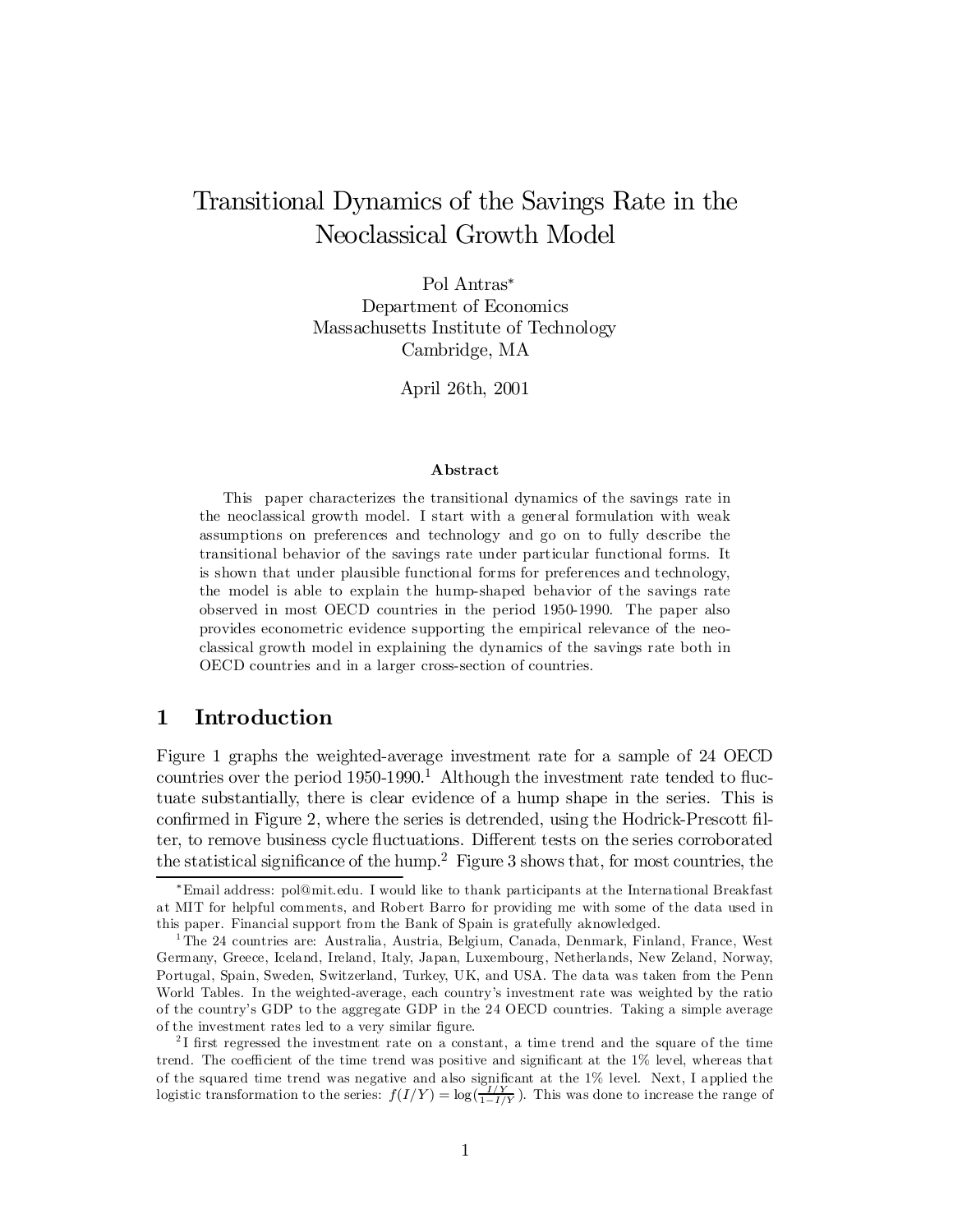behavior of the investment rate at the country level resembles that of the weightedaverage investment rate.

The decline in the savings rate in the 1970s and 1980s has been extensively documented in the literature (e.g., Modigliani, 1993, Schmidt-Hebbel and Serven, 1999a). <sup>3</sup> The two most prominent explanations for the fall in national savings have been: (i) the effect of the productivity slowdown of the  $1970$ 's, and (ii) the fall in public savings in both the 1970's and 1980's.

The first explanation has been most vigorously pushed by Modigliani (1986, 1993). As he has emphasized in several contributions, the main implication of his life-cycle model is a positive correlation between the growth rate of output and the savings rate. In the stripped-down version of his model, individuals save when they are young and run down their assets after retirement. To the extent that output growth increases the income of the young relative to that of the old, and to the extent that output growth is only explained by productivity growth, the model predicts a positive correlation between the savings rate and productivity growth. Hence, in the framework of his model, the fall in the savings rate that occured in the 1970's and 1980's can easily be explained by the productivity slowdown that occured in that same period.

Although highly intuitive, this explanation is ‡awed in several respects. On the one hand, the assumption that savings are undertaken by the young is counterfactual. This fact is actually one of the main motivations for the new theories of consumption that have enriched Modigliani's original framework with borrowing constraints, precautionary savings motives, and habit formation, among others (see Deaton 1992, or Attanasio 1999 for excellent reviews of this literature).

On the other hand, even if one relied on the stripped-down version of the model, the baby boom of the 1950's and early 1960's would jeopardize the simple explanation for the decline in the savings rate in the 1970's and 1980's. In Modigliani's framework, the effect of population growth on the savings rate is identical to that of productivity growth. Figure 4 shows that following the baby boom in OECD countries, population growth declined dramatically from the late 1960's to 1990. What is most important, however, is that the baby-boomers started playing the role of the young in the life-cycle model around the 1970's and 1980's, precisely when savings rates were starting to fall. This effect could well have counterbalanced the productivity slowdown, in which case the stripped-down life-cycle model would have predicted a rise in the savings rate in the period when it actually fell.

The second explanation for the decline in savings, the fall in public savings, is also problematic. Public-sector savings did fall dramatically in the 1970's and 1980's, but this does not explain why private agents, in anticipation of higher future taxes, did not increase their savings accordingly. In fact, as shown by Barro (1974),

the series from the interval [0,1] to  $(-\infty, \infty)$ . The transformed series was regressed on a constant, a time trend and the square of the time trend, obtaining the same qualitative results as in the regression with the raw series. Finally, a Chow test was performed on the simple regression of the investment rate on a constant and a time trend. The test identified a significant break in all years around the peak of the hump in Figure 1.

<sup>3</sup> In a classical contribution, Feldstein and Horioka (1980) documented the close connection between national savings rates and national investment rates, which they interpreted as evidence of limited international capital mobility. Hence, it should not be surprising that the savings rate in OECD countries followed a similar hump-shape pattern for the period 1950-1990.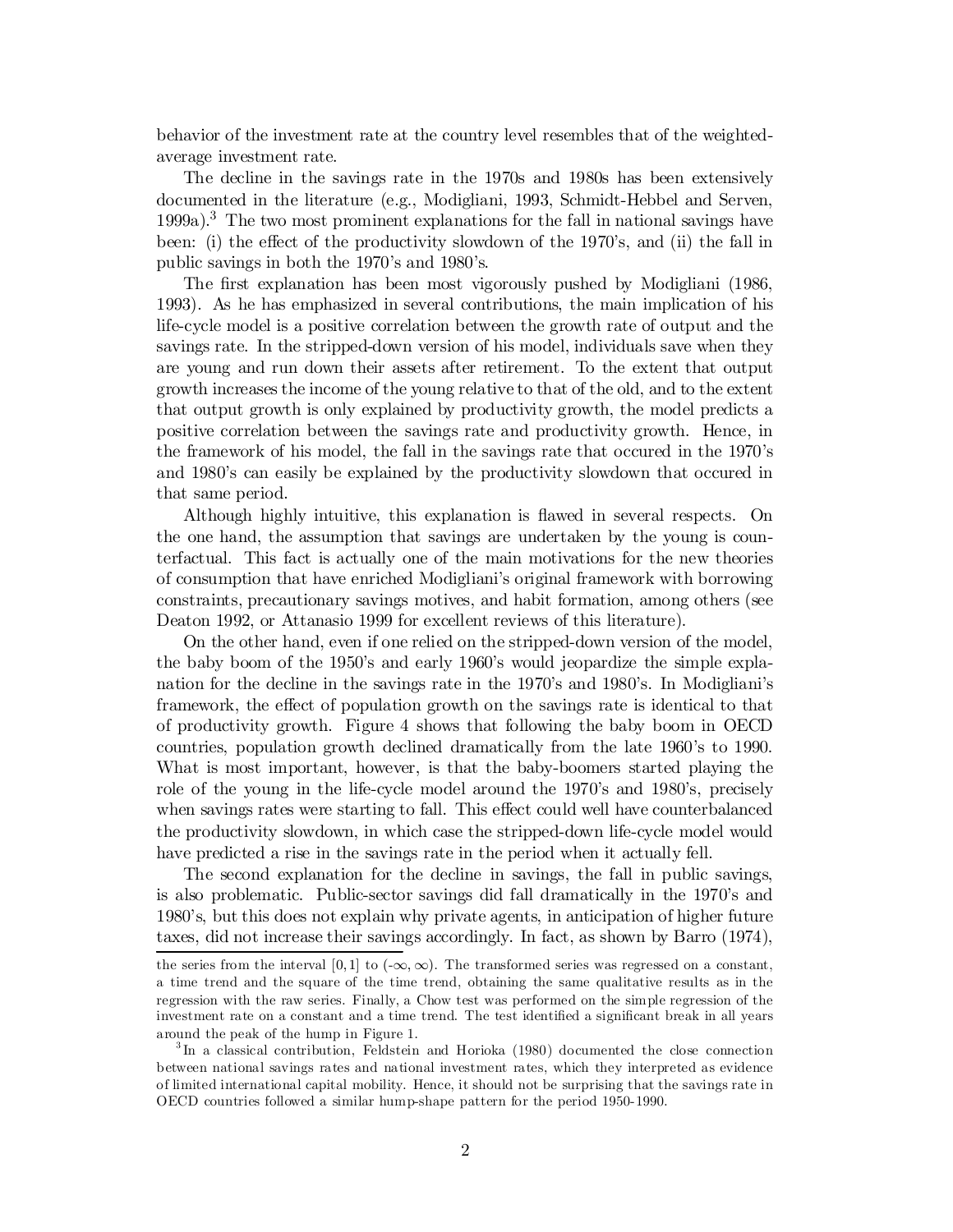under certain assumptions, one would have expected private savings to increase by the exact same amount by which public savings fell. The fact the private savings rate remained roughly constant or even fell in this period (c.f. Bosworth, 1990, Schmidt-Hebbel and Serven, 1999b) is thus puzzling and difficult to reconcile even with theories that predict only partial Ricardian equivalence.

Notwithstanding the difficulties explained above, the literature seems to have taken for granted that the life cycle model of Modigliani is better equipped to explain the fall in the savings rate than the alternative permanent income hypothesis model of Friedman  $(1957)$ , in which agents are infinitely-lived and the life-cycle aspect of consumption is ignored. Certainly, a simplified version of Friedman's model would have predicted an increase in the savings rate following the productivity slowdown. In particular, with quadratic intertemporally additive utility, a constant real interest rate equal to the rate of time preference, and an exogenous and (possibly) random income stream, one can derive from Friedman's model the following so-called "rainy day equation" (c.f. Deaton, 1999):

$$
s_t = -\sum_{k=t}^{\infty} E_t \frac{\Delta y_{t+k}}{(1+r)^k} \tag{1}
$$

Savings are equal to the discounted present value of expected future falls in income. To the extent that the productivity slowdown anticipated a fall in earnings, it should have fostered an increase, not a fall, in the savings rate.

This paper will show, however, that the fall in the savings rate can be easily rationalized in a simple, well-known model in which agents essentially behave as permanent income consumers: the neoclassical growth model. Unlike in the simple version of Friedman's model that delivers equation (1), in the general equilibrium model developed below, agents' income will be endogenous and will depend on the aggregate evolution of factor prices, which in turn will be affected by capital accumulation originating from the agents' decision to save. The behavior of the savings rate will in general be ambiguous, as it involves the offsetting effects of a substitution effect and an income effect. The income effect relates to the fact that in the transition to the steady state of the economy, income will be below its permanent level. Given the agents' desire to smooth consumption, savings will tend to be low at the beginning of the transition, and will tend to rise as the gap between current and permanent income falls. The substitution effect will work through the agents' holdings of capital. Since the model assumes decreasing returns to capital, the rate of return to capital will be very high in the early stages of the transition providing a high incentive to save. As the economy grows, however, the rate of return falls, and so does the incentive to save. The exact shape of the savings rate along the transition will be determined by the relative magnitude of these two effects, which in turn depend on the particular functional forms imposed on preferences and technology. One of the purposes of this paper is to show that assuming simple and widely used functional forms (e.g. CES technology, Stone-Geary preferences), the neoclassical growth model could naturally explain the hump shapes documented in Figures 1, 2 and 3.

This paper is not the first attempt to look at national savings in the framework of the neoclassical growth model. Carroll and Weil (1994) as well as Barro and Sala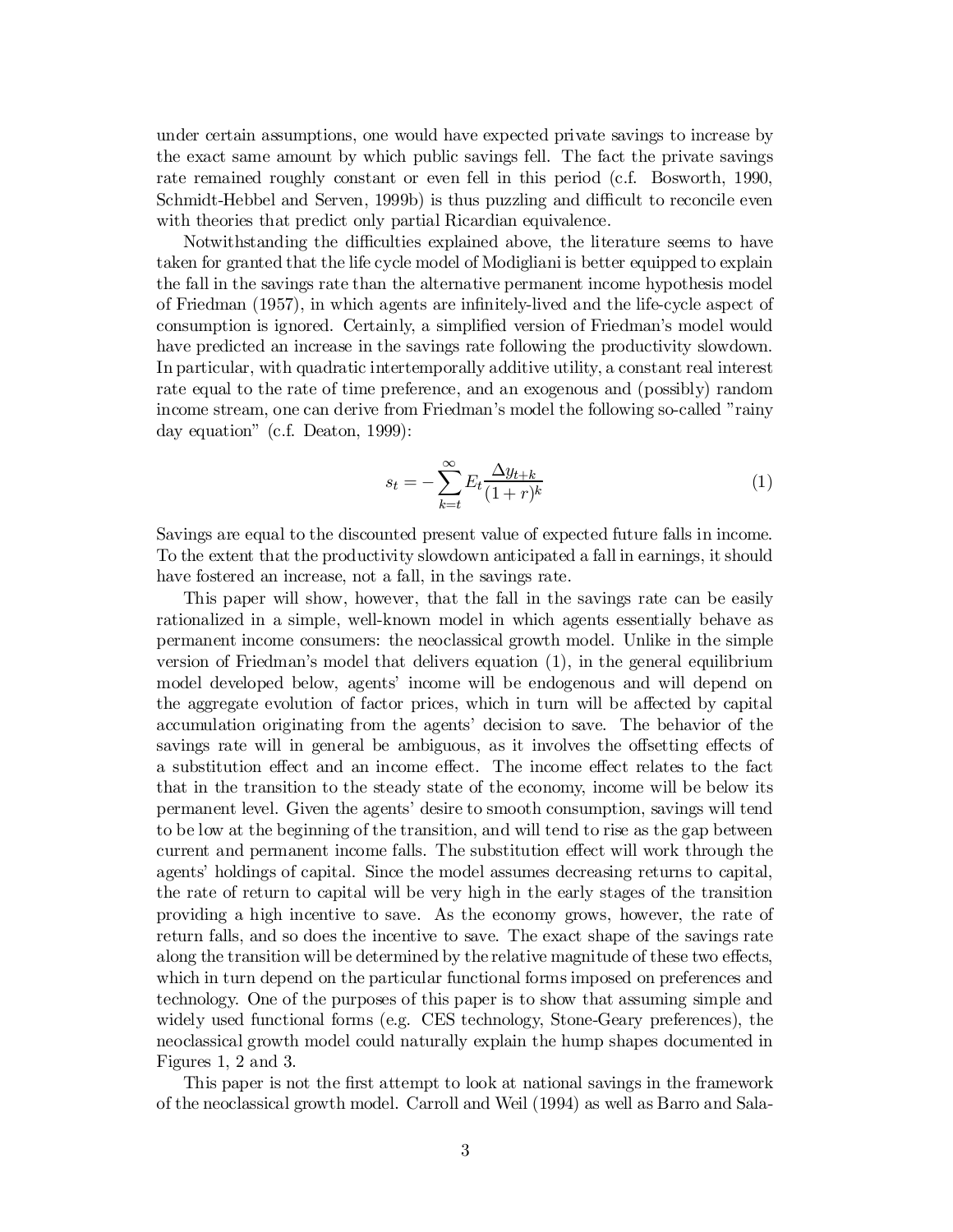i-Martin (1995, Chapter 2) analyzed the behavior of the savings rate in the model with constant elasticity of intertemporal substitution (CIES) preferences and Cobb-Douglas technology. In particular, Barro and Sala-i-Martin (1995) demonstrated formally that, in this case, the savings rate is either monotonically increasing or monotonically decreasing along the transition, and that only for high values of the elasticity of intertemporal substitution does the model predict a positive link between income and the savings rate.

Christiano (1989) used the model to explain the hump-shaped pattern of the Japanese national savings rate from the mid 1950s to the late 1980's. In particular, he simulated a neoclassical model with Stone-Geary preferences and Cobb-Douglas technology, obtaining a remarkably good fit of the actual data. In their study of the transitional dynamics of the neoclassical model, King and Rebelo (1993) presented similar simulations with Stone-Geary preferences.

Rebelo (1992) also experimented with Stone-Geary preferences. The focus of his study was to show that, even with perfect capital mobility, the neoclassical model does not necessarily imply that the growth rates of consumption and output are immediately equalized across countries. Although in his study preferences take the same functional form as in Christiano (1989), Rebelo's (1992) model does not deliver a hump-shaped behavior of the savings rate because his choice of technology exhibits a constant marginal product of capital. Instead, he finds a monotonically increasing savings rate.

Recently, Steger (2000) studied the convergence implications of Rebelo's (1992) model. He also simulated the model assuming a technology featuring decreasing but asymptotically constant returns to scale, thus obtaining a hump-shaped pattern similar to the one obtained by Christiano (1989).

A related branch of the literature has introduced habit formation in the neoclassical model. In particular, Carroll, Overland and Weil (2000) present a model in which habit formation causes the intertemporal elasticity of substitution to increase along the transition, in a similar manner as under Stone-Geary preferences. Hence, the qualitative implications for the behavior of the savings rate are analogous to the ones of some of the studies cited above.

In summary, two basic facts emerge from the literature. First, under CIES preferences and Cobb-Douglas technology, either the income effect always dominates the substitution effect or the other way around. Second, allowing for an increasing intertemporal elasticity of substitution seems to weaken the substitution effect in the early stages of the transition, potentially leading to a hump-shape behavior of the savings rate (if the substitution effect dominates later in the transition). One of the contributions of this paper is to identify a second channel through which a hump-shaped savings rate can emerge in the neoclassical model.

The rest of the paper is organized as follows. In section 2, I present a general formulation for the dynamics of the savings rate along the transition of the neoclassical growth model, with very weak assumptions on preferences and technology. In section 3, I fully characterize the transitional behavior of the savings rate under different particular functional forms. Some of the studies discussed above will appear as a particular examples of the general framework developed in section 2. In section 4, I take the model to the data to evaluate its empirical relevance in explaining the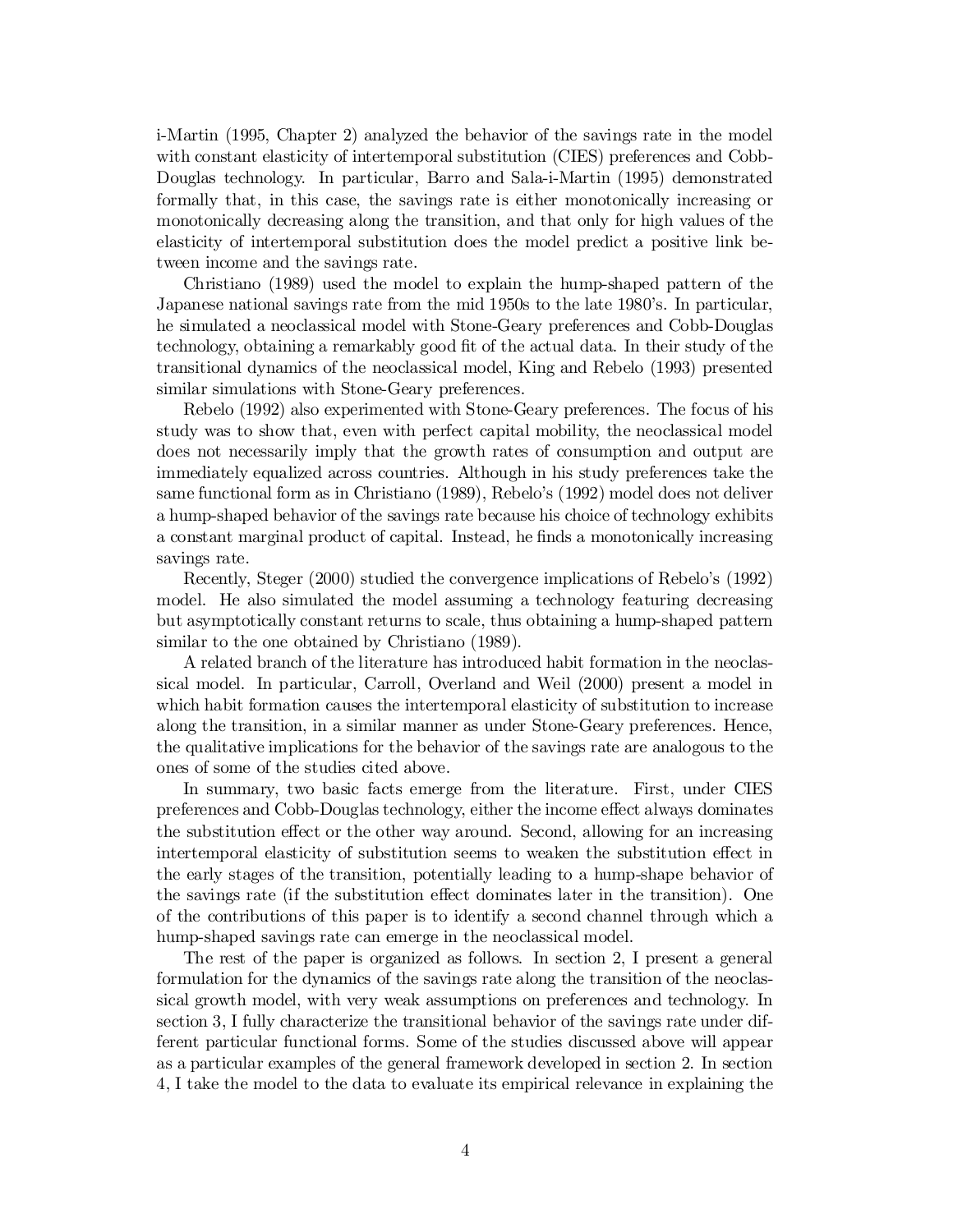patterns observed for the sample of 24 OECD countries, and also in characterizing saving rates in a larger cross section of countries. Section 5 concludes.

# 2 General Framework

#### 2.1 Preferences, Technology, and Endowments

The economy admits an infinitely-lived representative agent whose objective is to maximize the utility function:

$$
U = \int_0^\infty e^{-(\rho - n)t} u(C/L) dt
$$
 (2)

where n is the constant exogenous population growth rate,  $\rho$  is the rate at which the agent discounts future utility streams, and  $C/L$  is per capita consumption. The function  $u(\cdot)$  is assumed to be twice continuously differentiable, increasing and concave, and also satisfies  $u'(C/L) \to 0$  as  $C/L \to \infty$ , and  $u'(C/L) \to \infty$  as  $C/L \rightarrow \zeta$ , for some  $\zeta \ge 0$  (to be interpreted as a subsistence level of consumption). The representative agent faces the following budget constraint:

$$
\left(\frac{K}{L}\right) = r\frac{K}{L} + w - \frac{C}{L} - n\frac{K}{L}
$$
\n(3)

where r is the return to capital (net of depreciation) and  $w$  is the wage. To avoid Ponzi-game schemes, the agent also faces the following constraint:

$$
\lim_{t \to \infty} \frac{K(t)}{L(t)} e^{-\int_0^t (r(s) - n) ds} \ge 0
$$
\n(4)

On the production side, a continuum of profit-maximizing firms have access to a technology that transforms the capital good (combined with labor) into the consumption or final good. This technology is represented by a production function  $Y = F(K, e^{xt}L, A)$  which is assumed to be increasing and concave in the two factors as well as homogeneous of degree one. I allow for labor-augmenting technological change, at rate  $x$ , and also introduce a constant multiplicative efficiency parameter, A. Letting  $k = \frac{K}{e^{xt}}$  $\frac{K}{e^{xt}L}$  and  $y = \frac{Y}{e^{xt}}$  $\frac{Y}{e^{xt}L}$  denote capital and output per effective worker respectively, the assumptions imply:

$$
y = Af(k) \tag{5}
$$

To ensure the existence and uniqueness of a steady state equilibrium, it is also assumed that  $f'(k) \longrightarrow 0$  as  $k \longrightarrow \infty$ , and  $f'(k) \longrightarrow \xi$  as  $k \longrightarrow 0$ , where  $\xi$  is assumed high enough to guarantee a positive level of  $k$  in equilibrium.

The representative agent is endowed with  $k_0$  units of capital at time 0 and with 1 units of labor every period, which he supplies inelastically.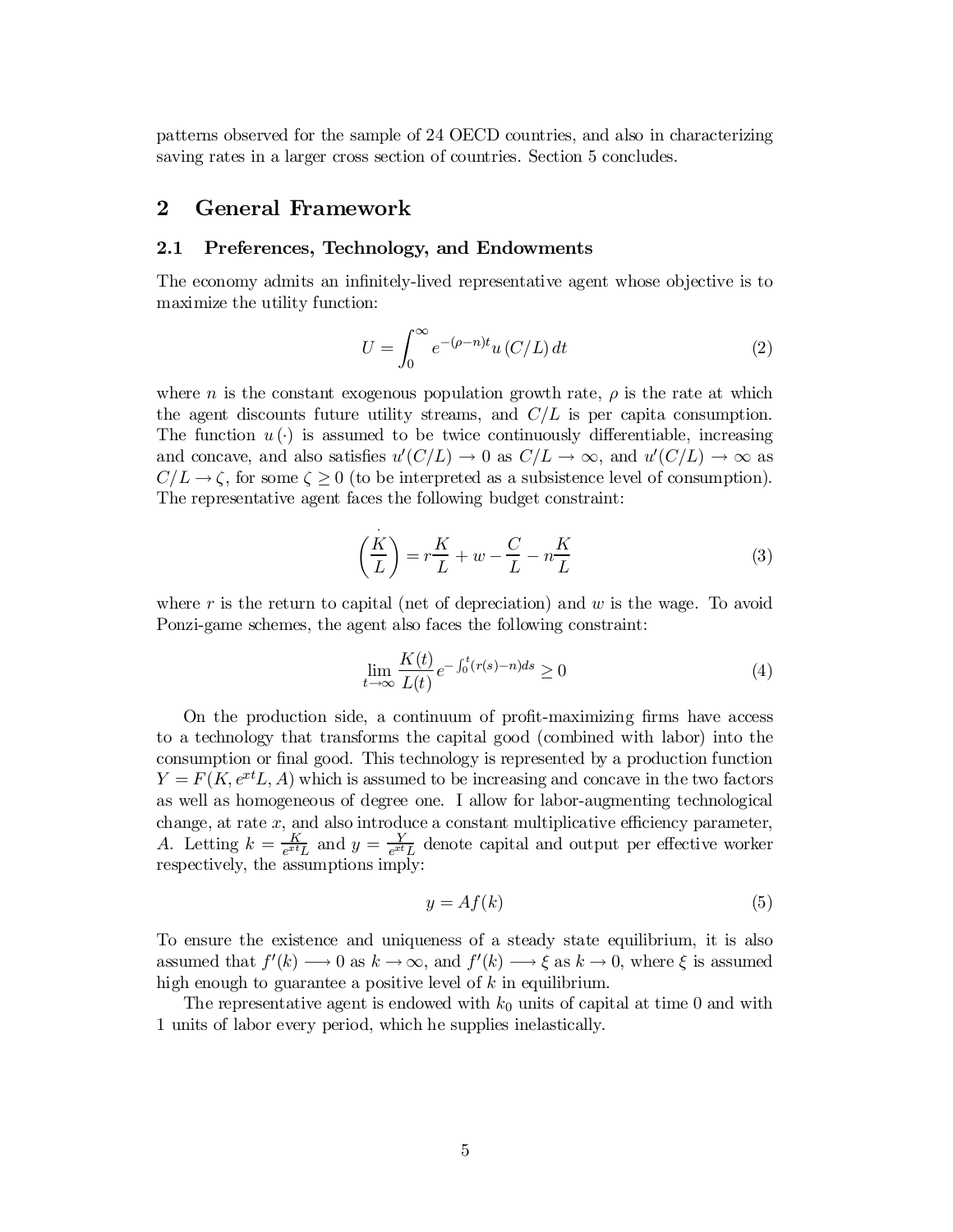#### 2.2 Equilibrium

To solve for the equilibrium of the economy, it is convenient to restate the consumer problem in terms of efficiency units of labor  $(c = \frac{C}{e^{xt}})$  $\frac{C}{e^{xt}L}$ ):

$$
Max \ U = \int_0^\infty e^{-(\rho - n)t} u(ce^{xt}) dt
$$
  
s.t.  $(ke^{xt}) = (r - n)ke^{xt} + w - ce^{xt}$   

$$
\lim_{t \to \infty} k(t)e^{-\int_0^t (r(s) - n - x)ds} \ge 0
$$

The present-value Hamiltonian of the consumer program is

$$
\mathcal{H} = u(ce^{xt})e^{-(\rho - n)t} + \lambda \left[ (r - n)ke^{xt} + w - ce^{xt} \right]
$$
(6)

and the first-order conditions can be combined to obtain the following Euler equation, characterizing the optimal behavior of consumption

$$
\frac{\dot{c}}{c} = \frac{1}{\Phi(c e^{xt})} (r - \rho) - x,\tag{7}
$$

where

$$
\Phi(ce^{xt}) = -\frac{u''(ce^{xt})ce^{xt}}{u'(ce^{xt})}
$$
\n(8)

is the inverse of the elasticity of intertemporal substitution. To assure the existence of a steady state we make the following assumption:

**Assumption 1**  $\lim_{t \to \infty} \Phi(ce^{xt}) = \theta^*$ , for some constant  $\theta^*$ .

The two other optimality conditions from the consumer problem are the dynamic budget constraint, which we can rewrite as

$$
\dot{k} = (r - n - x)k + we^{-xt} - c \tag{9}
$$

and the transversality condition,

$$
\lim_{t \to \infty} k(t)e^{-\int_0^t (r(s) - n - x)ds} = 0.
$$
\n(10)

On the production side, profit maximization by firms yields the following firstorder conditions equating factor prices to their marginal products:

$$
r + \delta = Af'(k) \tag{11}
$$

$$
w = A \left[ f(k) - kf'(k) \right] e^{xt}
$$
\n(12)

Combining equations (7), (11) and (12) above, we obtain the two equations that determine the dynamics of the economy

$$
\frac{\dot{c}}{c} = \frac{1}{\Phi(c e^{xt})} (Af'(k) - \delta - \rho) - x \tag{13}
$$

$$
\dot{k} = Af(k) - c - (n + \delta + x)k \tag{14}
$$

Finally, note also that from equation (5), the dynamics of output per effective worker can be characterized by

$$
\frac{\dot{y}}{y} = \frac{f'(k)k}{f(k)} \cdot \frac{\dot{k}}{k} \tag{15}
$$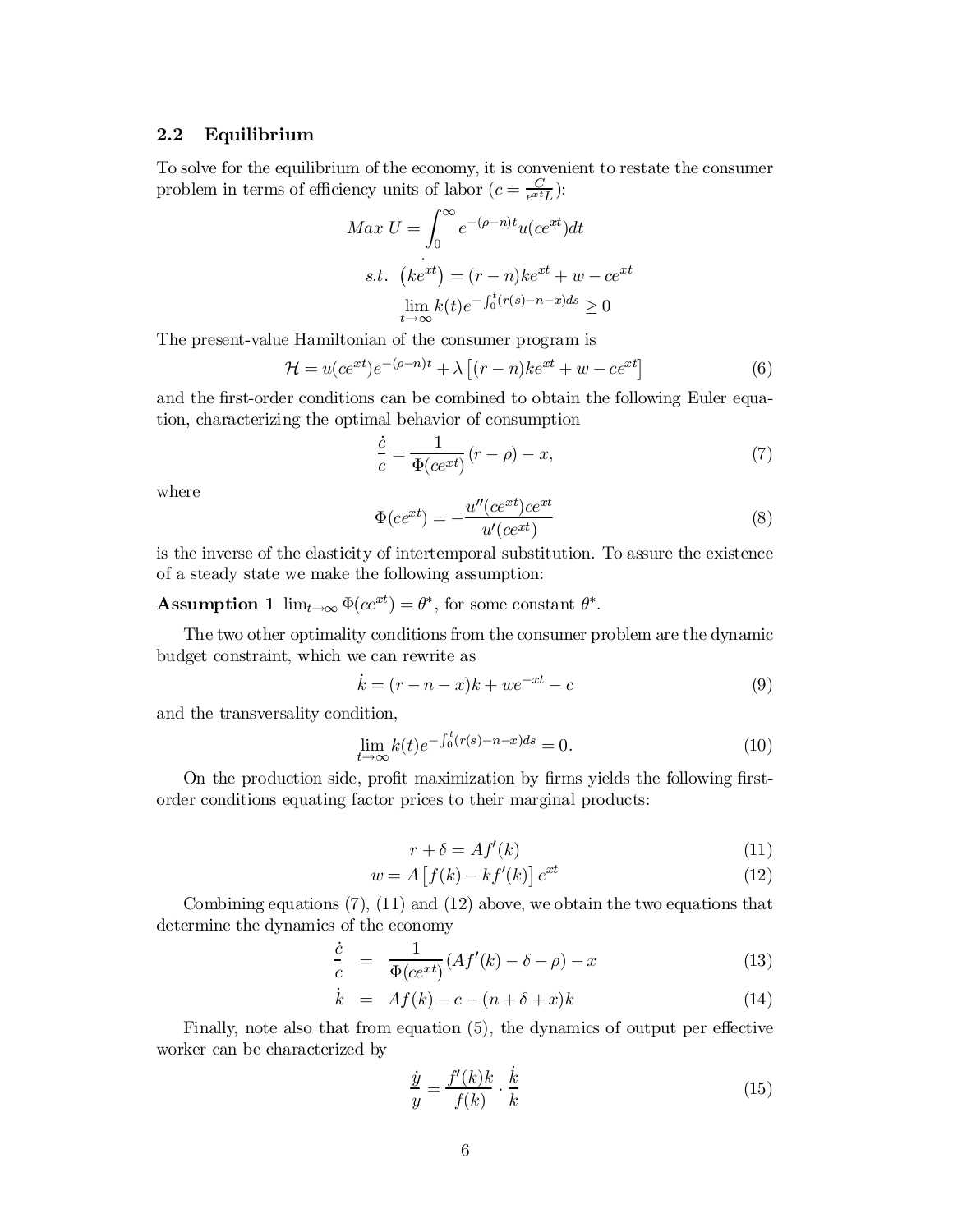#### 2.3 Steady State

Given that technological progress is assumed to be purely labor-augmenting, the steady state corresponds to a situation in which  $c, k, y$ , and r are constant while w grows at rate x. Since c and k are constant in the steady state, from equation  $(13)$ and Assumption 1, it follows that  $k^*$  is implicitly given by,<sup>4</sup>

$$
Af'(k^*) = \delta + \rho + \theta^*x \tag{16}
$$

while equation  $(14)$  implies that steady state consumption is

$$
c^* = Af(k^*) - (n + \delta + x)k^*
$$
\n(17)

Defining the savings rate s as  $1-c/y$ , equations (5), (16) and (17) can be shown to imply:

$$
s^* = \frac{(n+\delta+x)}{\delta+\rho+\theta^*x} s_K^* \tag{18}
$$

where  $s_K^*$  is the steady state capital share, given by

$$
s_K^* = \frac{k^* f'(k^*)}{f(k^*)}
$$
\n(19)

Finally, the steady state values of y and r are defined by equations (5) and (11), evaluated at the steady state value of capital.

#### 2.4 Savings Rate Dynamics

I will now characterize the dynamics of the savings rate in this economy with general preferences and technology. For most of the discussion below, it is useful to define the variables  $z = \frac{c}{u}$  $\frac{c}{y}$  and  $\omega = \frac{y}{k}$  $\frac{y}{k}$  and characterize the dynamics in the  $(z, \omega)$  space. Notice that the savings rate s is equal to  $1-z$ , implying  $s = -z$ . In words, knowledge of  $\dot{z}$  is sufficient to characterize  $\dot{s}$ , the dynamic behavior of the savings rate. From equations (7), (14) and (15),

$$
\frac{\dot{z}}{z} = \frac{\dot{c}}{c} - \frac{\dot{y}}{y} = \frac{1}{\Phi(cext)}(Af'(k) - \delta - \rho) - x - \frac{f'(k)k}{f(k)}\left(\frac{Af(k)}{k} - \frac{c}{k} - (n + \delta + x)\right)
$$

which, using (18) and the definitions of z and  $\omega$ , can be rewritten as:

$$
\frac{\dot{z}}{z}(t) = s_K(t)\omega(t)\left(z(t) - \frac{\Phi(c e^{xt}) - 1}{\Phi(c e^{xt})}\right) + (\delta + \rho + \theta^*x)\left(s^* \frac{s_K(t)}{s_K^*} - \frac{1}{\Phi(c e^{xt})}\right) + \left(\frac{\theta^*}{\Phi(c e^{xt})} - 1\right)x\tag{20}
$$

On the other hand, from equations (14) and (15),

$$
\frac{\dot{\omega}}{\omega}(t) = \frac{\dot{y}}{y} - \frac{\dot{k}}{k} = (s_K(t) - 1) \left( \frac{Af(k)}{k} - \frac{c}{k} - (n + \delta + x) \right)
$$

<sup>&</sup>lt;sup>4</sup> Hereafter, an asterisk will denote the steady state value of a variable.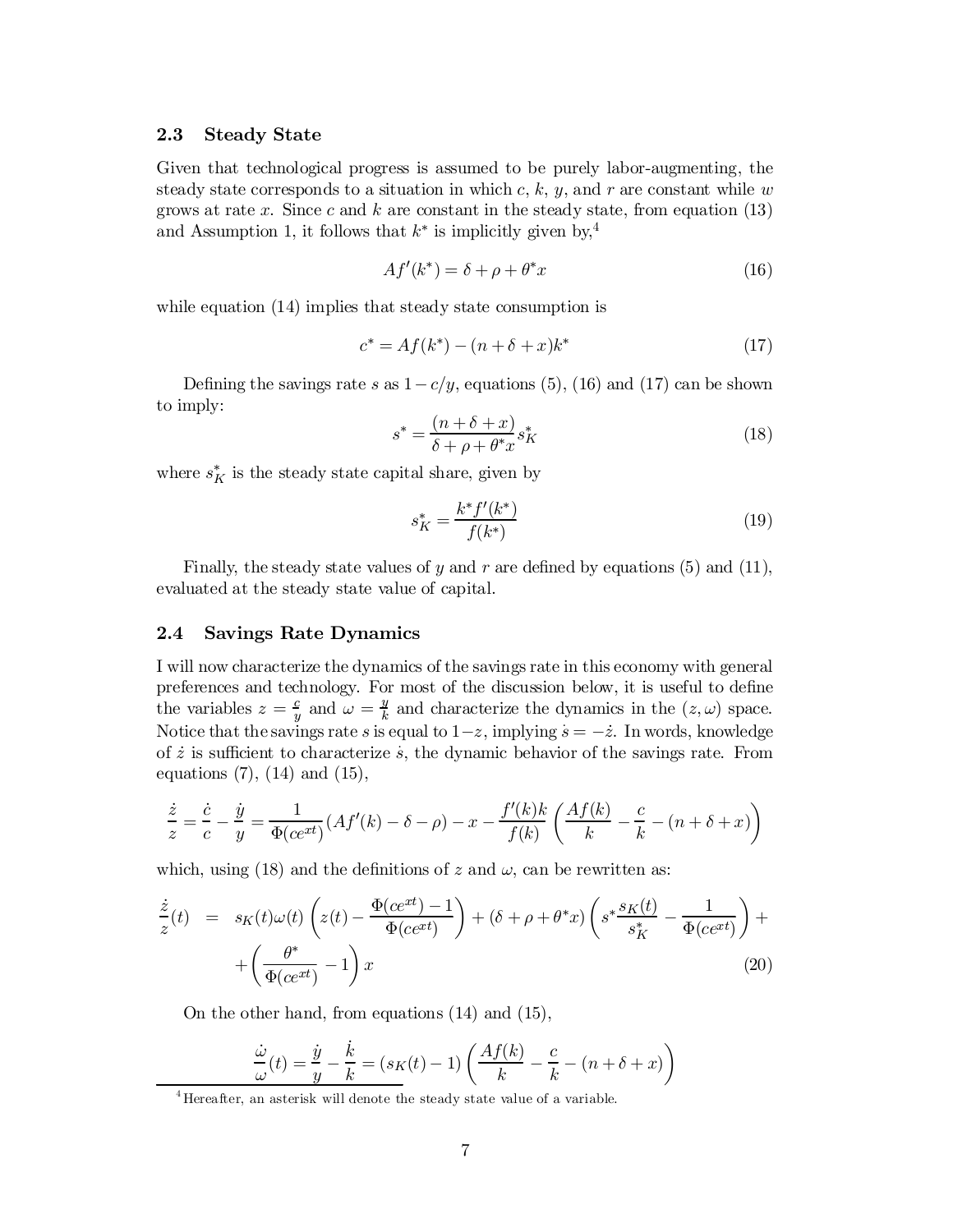or simply

$$
\frac{\dot{\omega}}{\omega}(t) = (s_K(t) - 1) \left(\omega(t)(1 - z(t)) - (n + \delta + x)\right)
$$
\n(21)

Equations (20) and (21) constitute a system of two differential equations in z and  $\omega$ , and are the basis of my analysis below. In particular, equation (20) states that the transitional behavior of the savings rate depends crucially on the transitional behavior of the capital share and the elasticity of intertemporal substitution. Without imposing specific functional forms on preferences and technology, the behavior of  $s_K$  and  $\Phi(ce^{xt})$  remain unknown and so does the evolution of the savings rate. In a way, this is a reformulation of the "anything goes" theorem in Boldrin and Montrucchio (1986). 5

To gain further understanding on the indeterminacy of the savings rate behavior, it is convenient to rewrite equation  $(20)$ , following Cass  $(1965)$ , in a slightly different way:

$$
\dot{s} = \frac{1}{A\left[f(k)\right]^2} \left[ cf'(k)\dot{k} - \dot{c}f(k) \right]
$$
\n(22)

Equation (22) captures the income and substitution effects discussed in the introduction. When  $f'(k)$  is high, the substitution effect will be strong and, ceteris paribus, the savings rate will tend to increase. Conversely, a steeper profile of consumption (higher  $\dot{c}$ ) is associated with a strong income effect, which ceteris paribus will make the savings rate fall along the transition. In sum, the shape of the savings rate along the transition will be determined by the relative size of these two effects, which in turn will depend on the particular functional forms imposed on preferences and technology.

In the next three sections, I solve the model for three different combinations of preferences and technology and show how the hump-shaped patterns observed in Figures 1, 2, and 3 can be reconciled with the behavior dictated by the neoclassical growth model, under very simple functional forms widely used in the literature.

# 3 The Model with particular functional forms

#### 3.1 CIES Preferences and Cobb-Douglas Technology

I first start characterizing the savings rate for the most standard choice of preferences and technology. In particular, the representative consumer's felicity function is assumed to be of the constant elasticity of substitution (CIES) form:

$$
u(ce^{xt}) = \frac{\left(ce^{xt}\right)^{1-\theta} - 1}{1-\theta} \tag{23}
$$

while the production function is assumed to be Cobb-Douglas:

$$
f(k) = k^{\alpha} \tag{24}
$$

<sup>&</sup>lt;sup>5</sup>The theorem basically states that, under certain assumptions, by an appropriate choice of the utility function and the production function, any twice continuously di¤erentiable function can be implemented as the optimal policy function of a neoclassical economy. Hence, a natural corollary of the theorem is that the savings rate can take any form.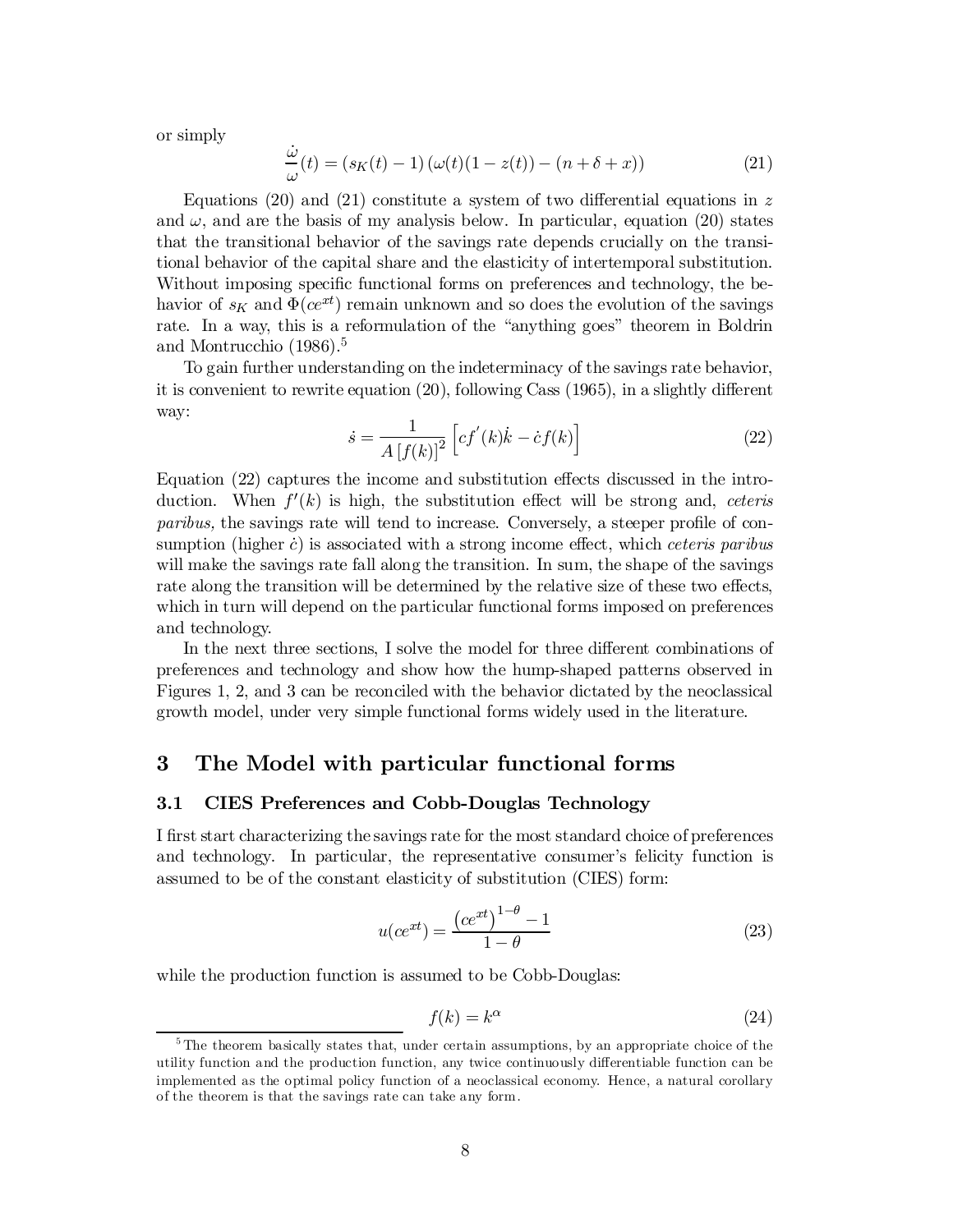It is straightforward to check that equations (23) and (24) imply:

$$
\Phi(c e^{xt}) = \theta \quad \forall t \tag{25}
$$

$$
s_K(t) = \alpha \quad \forall t \tag{26}
$$

so that equation (20) can be rewritten as:

$$
\frac{\dot{z}}{z}(t) = \alpha \omega \left( z(t) - \frac{\theta - 1}{\theta} \right) + (\delta + \rho + \theta x) \left( s^* - \frac{1}{\theta} \right) \tag{27}
$$

and (21) becomes:

$$
\frac{\dot{\omega}}{\omega}(t) = (\alpha - 1)\left(\omega(1 - z) - (n + \delta + x)\right)
$$
\n(28)

Equations (27) and (28) form a system of two differential equations in z and  $\omega$ . As shown by Barro and Sala-i-Martin (1995, Chapter 2), the qualitative behavior of the savings rate can be described using analytical methods. I focus instead on a graphical representation of the dynamics, so that the results here can be compared to the ones obtained below with other functional forms. 6

From equation (27), the  $\dot{z} = 0$  locus is defined by:

$$
z(\omega) = \frac{\theta - 1}{\theta} - \left(\frac{\delta + \rho + \theta x}{\alpha \omega}\right) \left(s^* - \frac{1}{\theta}\right) \tag{29}
$$

and hence is upward sloping if  $s^* > \frac{1}{\theta}$  $\frac{1}{\theta}$  and downward sloping if  $s^* < \frac{1}{\theta}$  $\frac{1}{\theta}$ . On the other hand, from equation (28), the  $\dot{\omega} = 0$  locus is described by:

$$
z(\omega) = 1 - \frac{(n + \delta + x)}{\omega} \tag{30}
$$

and hence is always downward sloping. Note also that the slope of the  $\dot{\omega} = 0$  locus is always higher than that of the  $\dot{z} = 0$  locus.<sup>7</sup>

Figure 5 depicts the dynamics of system for the cases  $s^* > \frac{1}{\theta}$  $\frac{1}{\theta}$  and  $s^* < \frac{1}{\theta}$  $\frac{1}{\theta}$ . The steady state corresponds to the intersection of the  $\dot{z} = 0$  and  $\dot{\omega} = 0$  schedules. Throughout the paper I will focus on the dynamics of an economy that is initially endowed with a low level of capital. Because  $\omega$  is a decreasing function of k, the economy converges to the steady state from right to left. The direction of the arrows depicted in Figure 5 follows directly from equations (27) and (28). The system exhibits saddle-path stability. The transversality condition and the fact that equation  $(27)$  precludes discrete jumps in z, can be used to show that the optimal path of z is unique (c.f. Barro and Sala-i-Martin, 1995).

It is straightforward to see that the direction of the arrows implies that the stable arm is necessarily upward sloping when  $s^* > \frac{1}{\theta}$ , and necessarily downward sloping when  $s^* < \frac{1}{\theta}$ . Given that  $\omega$  falls along the transition, we can conclude

<sup>6</sup> Sala-i-Martin (2000) also follows a graphical approach in studying the CIES/Cobb-Douglas case, but graphs the dynamics in the  $(z, k)$  space. My choice of the  $(z, \omega)$  space stems from its convenience in studying the case with CES technology.

<sup>&</sup>lt;sup>7</sup>The slope of the  $\dot{\omega} = 0$  locus is  $\frac{(n+\delta+x)}{\omega^2}$  while that of the  $\dot{z} = 0$  locus is  $\left(\frac{\delta+\rho+\theta x}{\alpha}\right)\left(s^*-\frac{1}{\theta}\right)\frac{1}{\omega^2}$  $[(n+\delta+x)-\frac{\delta+\rho+\theta x}{\alpha\theta}]_{\omega^2}^{-1}$  and thus is always lower.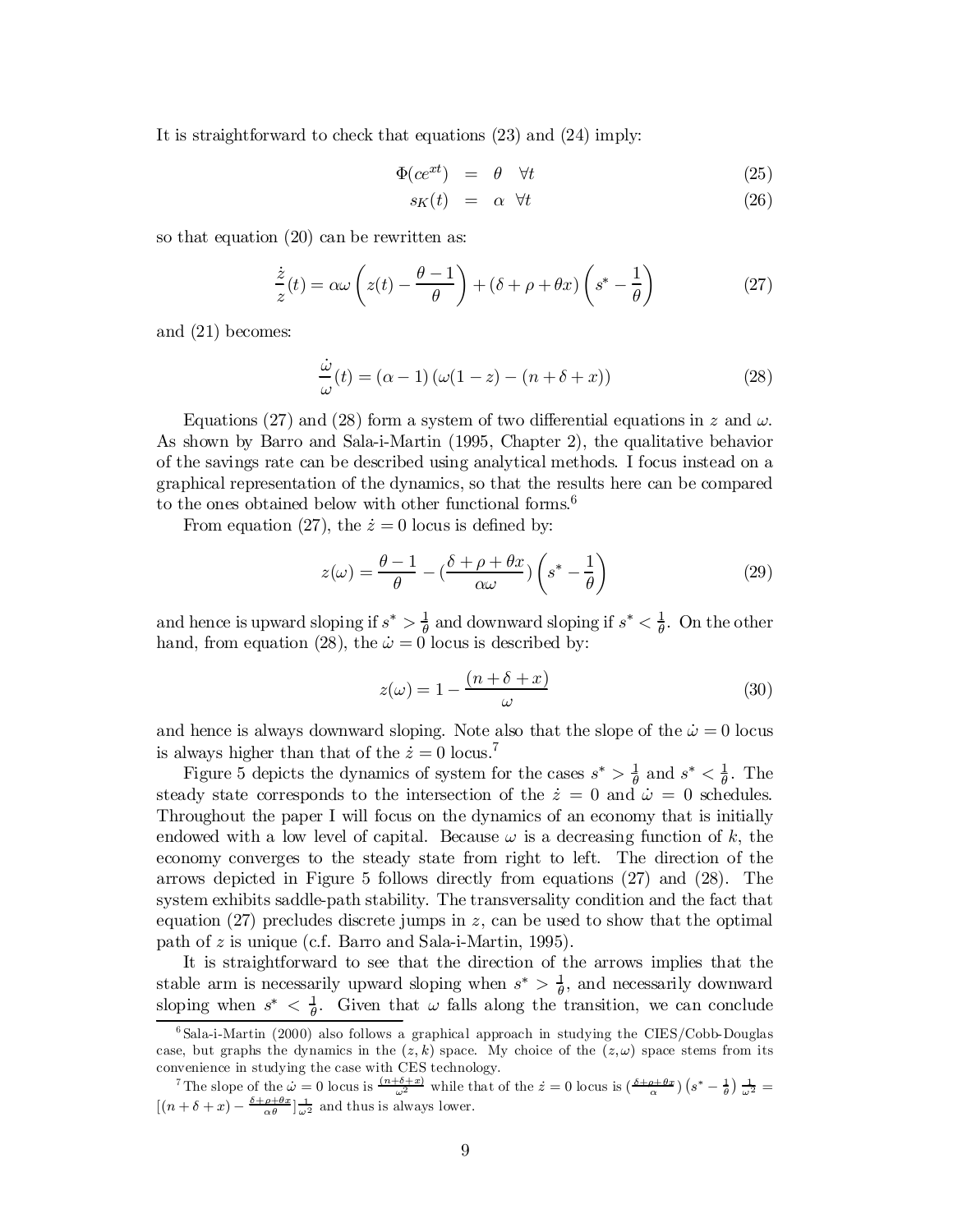that when  $s^* > \frac{1}{\theta}$ , z falls monotonically along the transition and thus s increases monotonically along the transition. Conversely, when  $s^* < \frac{1}{\theta}$  the savings rate will fall monotonically along the transition. Finally, for the nongeneric case in which  $s^*=\frac{1}{\theta}$  $\frac{1}{\theta}$ , the savings rate would remain constant. We can summarize the results in this section in the following proposition:

Proposition 1 If preferences exhibit a constant elasticity of intertemporal substitution and technology is Cobb-Douglas, then:

(i) if  $s^* > \frac{1}{\theta}$  $\frac{1}{\theta_1}$ , the savings rate will increase monotonically along the transition; (ii) if  $s^* < \frac{1}{\theta}$  $\frac{1}{\theta}$ , the savings rate will fall monotonically along the transition; (iii) if  $s^* = \frac{1}{\theta}$  $\frac{1}{\theta}$ , the savings rate will be constant along the transition.

Intuitively, when  $\theta$  is high, the intertemporal elasticity of substitution is low and the income effect dominates throughout the transition, thus leading to an increasing savings rate. When  $\theta$  is low, the substitution effect dominates and the savings rate falls along the transition. The results imply that unless  $\theta$  is substantially higher than one, the model has the counterfactual implication of a falling savings rate along the transition. Hall (1988) estimated the intertemporal elasticity of substitution using macroeconomic data for the U.S. and concluded that  $\theta$  was unlikely to be much below 10.

Neverteless, the results remain unsatisfactory as they are unable to explain the hump-shaped pattern in Figures 1, 2 and 3. We next turn to a different choice of functional forms that can indeed explain the hump.

#### 3.2 CIES Preferences and CES Technology

In this section, I will introduce only one modification to the framework in the previous section. In particular, preferences are still assumed to be of the CIES type:

$$
u(ce^{xt}) = \frac{\left(ce^{xt}\right)^{1-\theta} - 1}{1-\theta} \tag{31}
$$

but technology is described now by the constant elasticity of substitution (CES) production function

$$
f(k) = \left[\alpha k^{\frac{\sigma-1}{\sigma}} + (1-\alpha)\right]^{\frac{\sigma}{\sigma-1}}, \quad \sigma > 0 \tag{32}
$$

where  $\sigma$  is the elasticity substitution between capital and labor. When  $\sigma = 1$ , equation (32) reduces to the Cobb-Douglas case analyzed in the previous section. Here we assume instead that  $\sigma < 1$ , so that capital and labor are relative complements.

It is straightforward to check that  $(31)$  and  $(32)$  imply<sup>8</sup>

$$
\Phi(c e^{xt}) = \theta \quad \forall t \tag{33}
$$

$$
s_K(t) = \alpha A^{\frac{\sigma-1}{\sigma}} \omega(t)^{\frac{1-\sigma}{\sigma}} \tag{34}
$$

<sup>8</sup>To derive (34) note that  $f'(k) = \alpha \left(\frac{f'(k)}{k}\right)^{\frac{1}{\sigma}} = \alpha \left(\frac{\omega}{A}\right)^{\frac{1}{\sigma}}$ .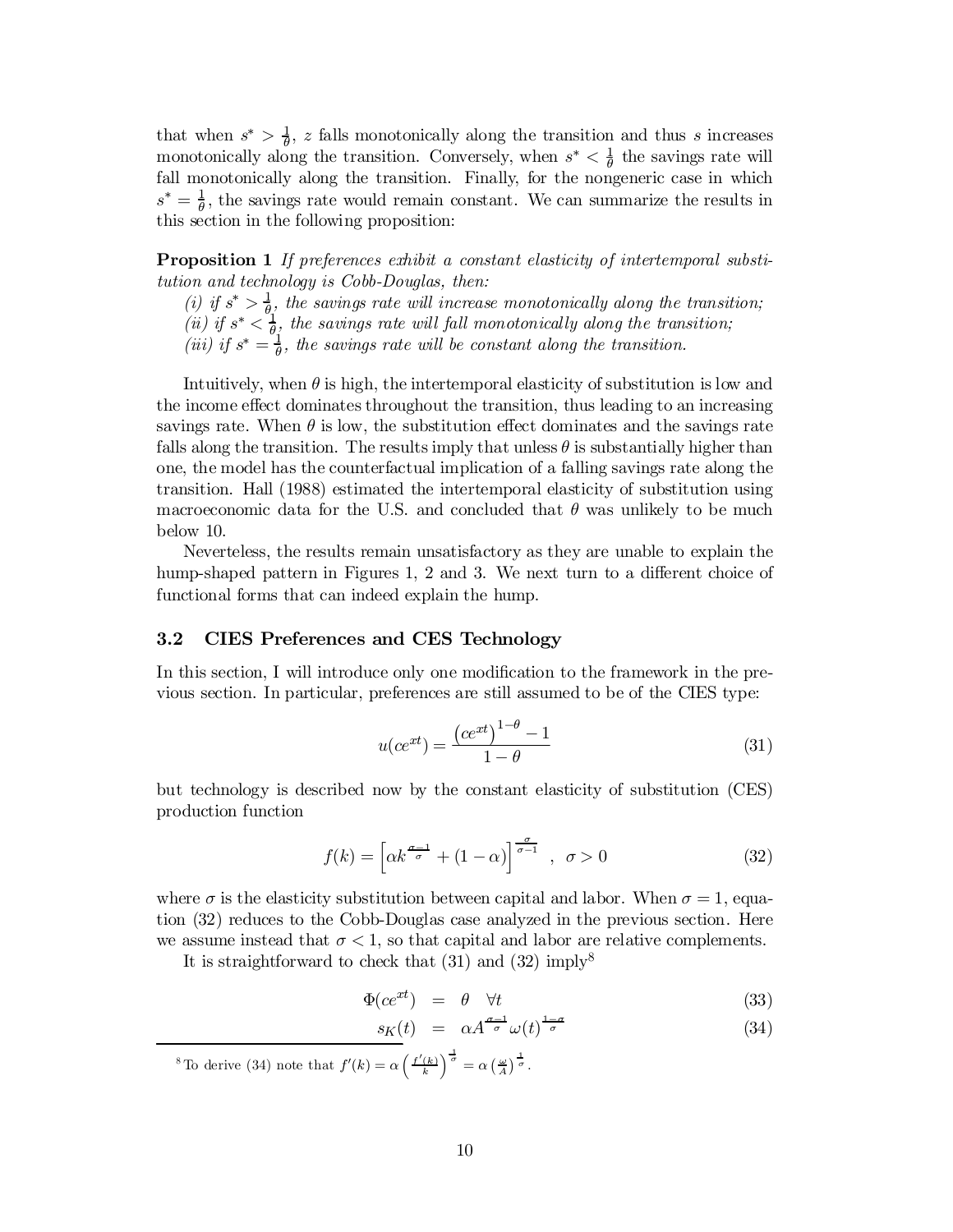so that equation (20) can be rewritten as

$$
\frac{\dot{z}}{z}(t) = \alpha A^{\frac{\sigma-1}{\sigma}} \omega^{\frac{1}{\sigma}} \left( z - \frac{\theta - 1}{\theta} \right) + (n + \delta + x) \alpha A^{\frac{\sigma-1}{\sigma}} \omega^{\frac{1-\sigma}{\sigma}} - \frac{\delta + \rho + \theta x}{\theta} \tag{35}
$$

and equation (21) becomes

$$
\frac{\dot{\omega}}{\omega}(t) = (\alpha A^{\frac{\sigma-1}{\sigma}} \omega^{\frac{1-\sigma}{\sigma}} - 1) [\omega(1-z) - (n+\delta+x)] \tag{36}
$$

We again proceed to characterize graphically the dynamics of the system defined by equations (35) and (36). From (35) the  $\dot{z} = 0$  locus is now defined by the function

$$
z(\omega) = \frac{\theta - 1}{\theta} + \left(\frac{\delta + \rho + \theta x}{\alpha \theta A^{\frac{\sigma - 1}{\sigma}}}\right) \omega^{\frac{-1}{\sigma}} - \frac{(n + \delta + x)}{\omega} \tag{37}
$$

Taking the first derivative of (37) and remembering that  $\sigma < 1$ , it is easily verified that the  $\dot{z} = 0$  schedule is downward sloping if and only if

$$
\omega < \left[ \frac{\delta + \rho + \theta x}{(n + \delta + x) \alpha \theta A^{\frac{\sigma - 1}{\sigma}} \sigma} \right]^{\frac{\sigma}{1 - \sigma}} = \widetilde{\omega}
$$
\n(38)

and upward sloping if  $\omega > \tilde{\omega}$ . On the other hand, the  $\dot{\omega} = 0$  locus is defined by<sup>9</sup>

$$
z(\omega) = 1 - \frac{(n + \delta + x)}{\omega}
$$

and hence is always downward sloping. Again, it is possible to show that the slope of the  $\dot{\omega} = 0$  locus is always higher than that of the  $\dot{z} = 0$  locus.<sup>10</sup>

Since we are assuming that the economy converges to the steady state from a low level of capital, for the dynamics of the system it is crucial to determine whether the minimum of the  $\dot{\omega} = 0$  locus,  $\tilde{\omega}$ , is higher or lower than the steady state value of  $\omega$ , which by equation (34) is given by

$$
\omega^* = \left(\frac{s_K^*}{\alpha A^{\frac{\sigma-1}{\sigma}}}\right)^{\frac{\sigma}{1-\sigma}}
$$
(39)

Using equations (18), (38) and (39), it is straightforward to show that  $\tilde{\omega} > \omega^*$  if and only if  $s^* < \frac{1}{\sigma}$  $\frac{1}{\sigma \theta}$ .

The dynamics for the case  $s^*$  >  $\frac{1}{\sigma}$  $\frac{1}{\sigma \theta}$  are depicted in the first panel of Figure 6. Since in this case the  $\dot{z} = 0$  locus is always increasing in the relevant range, the dynamics are very similar to the ones obtained with Cobb-Douglas technology and  $s^* > \frac{1}{\theta}$ . In particular, z falls monotonically along the transition and consequently s increases monotonically along the transition.

<sup>&</sup>lt;sup>9</sup> Equation (36) indicates that  $\dot{\omega} = 0$  is also satisfied for  $\omega_{\text{max}} = \lim_{k \to 0} \omega = A\alpha^{\frac{2}{\sigma-1}}$ . In words, unlike in the Cobb-Douglas case, the average return of capital is here bounded from above by  $\omega_{\text{max}}$ , so that the dynamics must be truncated for  $\omega > \omega_{\text{max}}$  (see Figure 6 below).

<sup>&</sup>lt;sup>10</sup> The slope of the  $\dot{\omega} = 0$  locus is again  $\frac{(n+\delta+x)}{\omega^2}$  whereas that of the  $\dot{z} = 0$  locus is  $\frac{(n+\delta+x)}{\omega^2}$  $\frac{1}{\sigma}$  $\int \frac{\delta+\rho+\theta x}{\delta}$  $\alpha \theta A \frac{\sigma-1}{\sigma}$  $\bigg\downarrow \frac{-1}{\sigma} - 1.$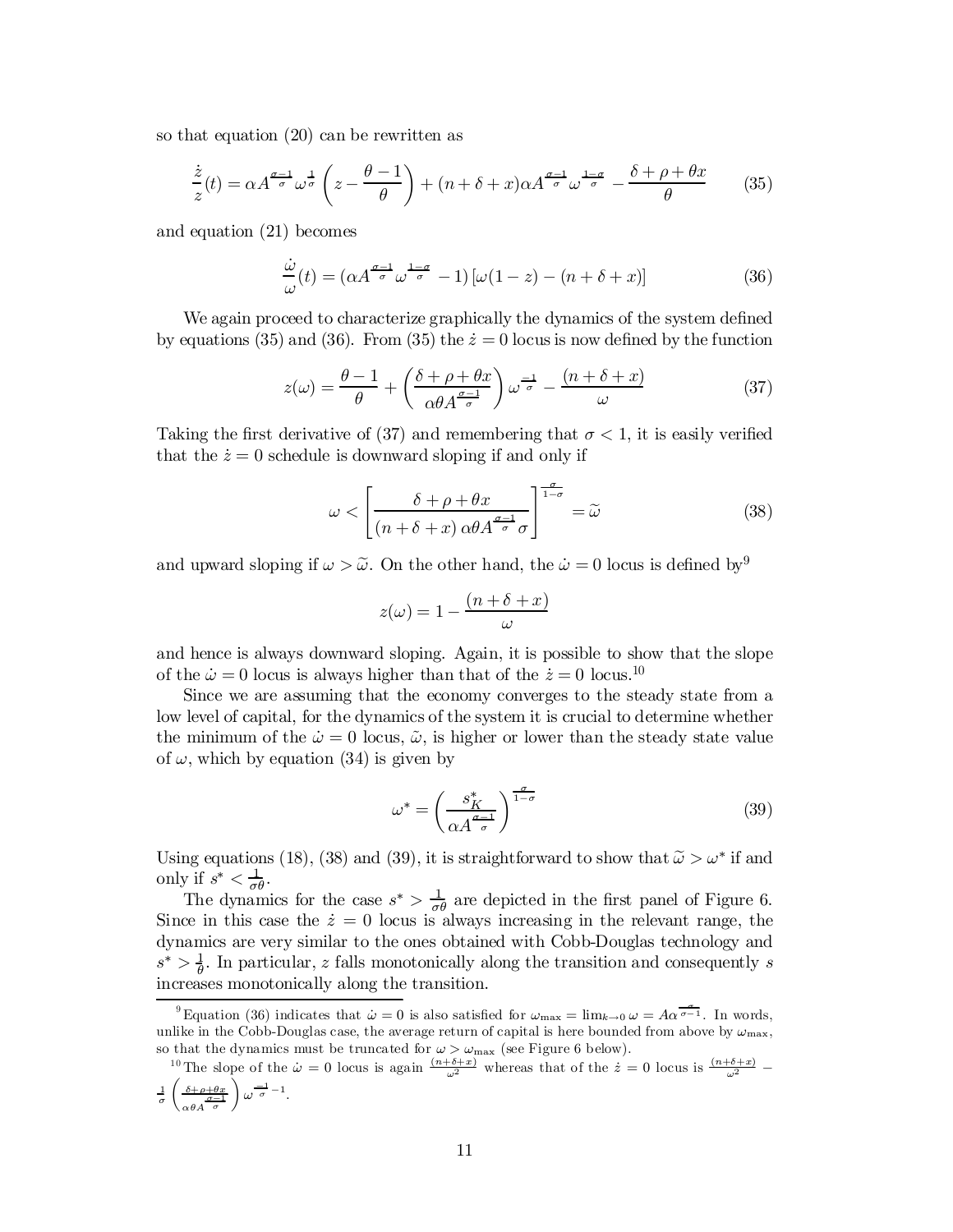Conversely, when  $s^* < \frac{1}{\sigma \theta}$ , the  $\dot{z} = 0$  locus attains a minimum to the right of  $\omega^*$  (i.e., in the relevant range), and richer dynamics can emerge.<sup>11</sup> Unfortunately, the non-monotonicity of the  $\dot{z} = 0$  schedule does not ensure that the optimal path of z exhibits a U-shape (which would correspond to a hump-shaped pattern for the savings rate). For example, panel 2 of Figure 6 presents the dynamics of an economy satisfying  $s^* < \frac{1}{\sigma}$  $\frac{1}{\sigma\theta}$  that exhibits a monotonic stable arm, along which the savings rate falls as the economy approaches the steady state.

Panel 3 of Figure 6 shows the dynamics of an economy that does exhibit a humpshaped behavior of the savings rate. The key difference between this figure and the previous one is that the  $\dot{z} = 0$  is assumed to have a higher slope to the right of its minimum, so that the value of z along the  $\dot{z} = 0$  schedule surpasses  $z^*$  for high enough  $\omega$ . In particular, provided that  $k_0$  is low enough (i.e.,  $\omega_0$  is high enough), a sufficient condition for the optimal path of savings to be hump-shaped is that  $z(\omega_{\text{max}} = A\alpha^{\frac{\alpha}{\sigma-1}}) > z^*$  where  $z(\cdot)$  refers to the  $z = 0$  locus.<sup>12</sup> Using equations (18), (37) and (39), it can be shown that this will be the case as long as

$$
s^* > \left[\frac{1 - (s_K^*)^{\frac{1}{1 - \sigma}}}{1 - (s_K^*)^{\frac{\sigma}{1 - \sigma}}}\right] \frac{1}{\theta} = \psi(s_K^*)
$$
(40)

We next summarize the results of this section in the following proposition:

Proposition 2 If preferences display constant elasticity of intertemporal substitution and technology exhibits a constant and lower than one elasticity of substitution between capital and labor, then:

(*i*) if  $s^* > \frac{1}{\sigma}$  $\frac{1}{\sigma\theta}$ , the savings rate will increase monotonically along the transition; (ii) if  $\frac{1}{\sigma \theta} > s^*$  >  $\psi(s_K^*)$ , for a sufficiently small  $k_0$ , the savings rate will exhibit a hump-shape along the transition;

(iii) if  $\frac{1}{\sigma \theta} > s^*$  and  $s^* < \psi(s_K^*)$ , the savings rate may exhibit a hump-shape along the transition or it may decrease monotonically along the transition.

The intuition for the results in Proposition 2 is best understood by appealing again to the income and substitution effects discussed in the introduction. By assuming a higher complementarity between capital and labor than the one implied by a Cobb-Douglas specification, in the early stage of the transition the income effect is strenghtened and the substitution effect is weakened.<sup>13</sup> Hence, the CES specification makes the income effect more likely to dominate at low levels of capital. If

<sup>&</sup>lt;sup>11</sup> Notice that when  $s^* < \frac{1}{\sigma \theta}$ , the slope of the  $\dot{\omega} = 0$  locus is necessarily negative in the neighborhood of the steady state. Given the dynamics of the system, this ensures that  $z$  increases in the last part of the transition. In other words, the savings rate necessarily falls late in the transition.

<sup>&</sup>lt;sup>12</sup> Given the dynamics of the system, if  $z(\omega_{\text{max}} = A\alpha^{\frac{\alpha}{\sigma-1}}) > z^*$ , then for  $\omega$  close enough to  $\omega_{\text{max}}$ , it must be the case that  $\dot{z} < 0$  initially along the optimal path. Hence, the savings rate must initially increase along the transition. Since  $s^* < \frac{1}{\sigma \theta}$  implies that the savings rate necessarily falls later in the transition, the dynamics of s are necessarily hump-shaped.

<sup>&</sup>lt;sup>13</sup> When the elasticity of substitution is lower than one, the marginal product of capital is bounded from above as  $k \to 0$ . This weakens the substitution effect when k is low. On the other hand, as Ventura (1997) has shown, the time-series profile of the growth rate of capital is steeper the lower  $\sigma$  (provided that  $\sigma$  < 1). This reinforces the income effect at low levels of capital.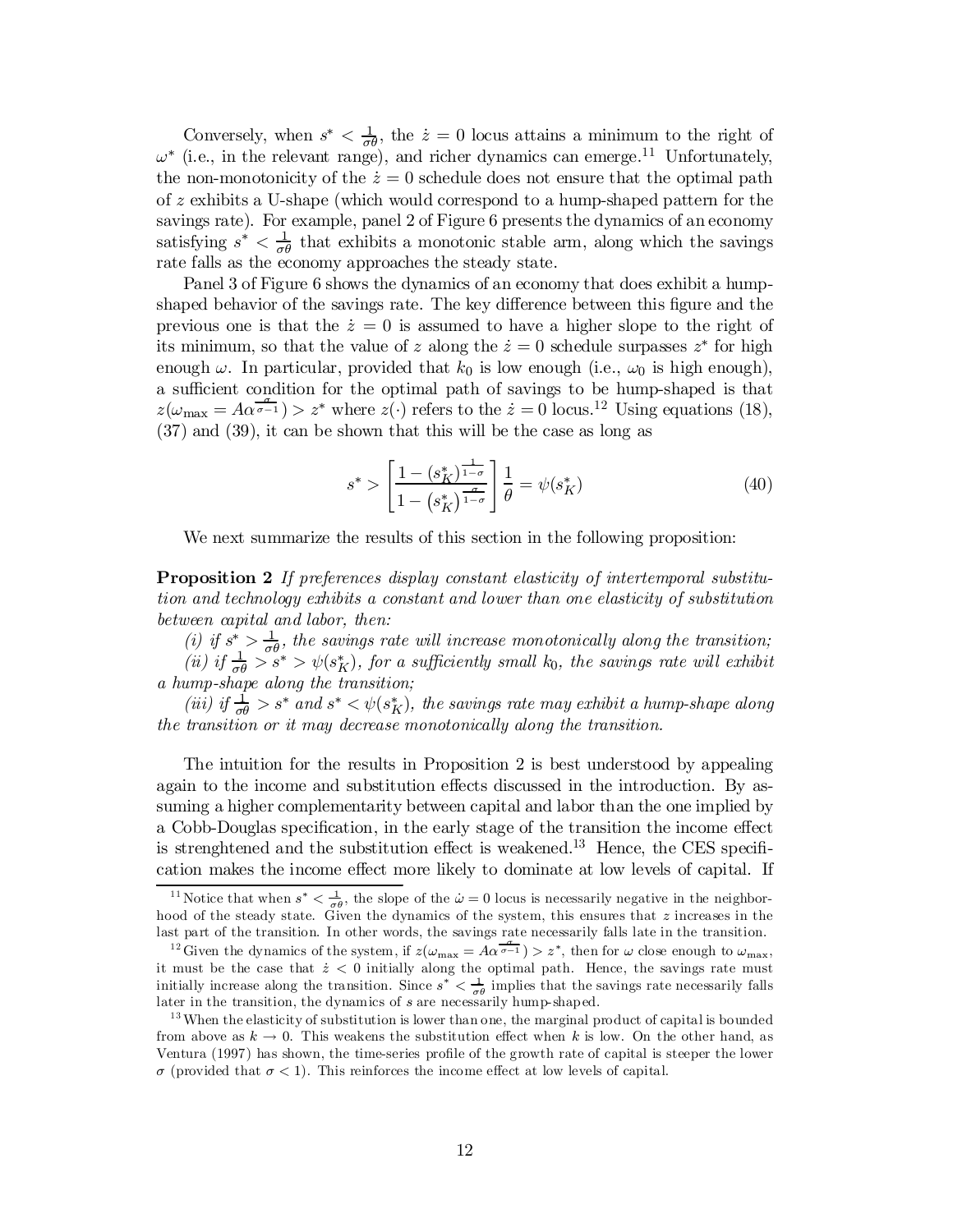the parameter values are such that the substitution effect dominates in the neighborhood of the steady state  $(s^* < \frac{1}{\sigma \theta})$ , then a hump-shape pattern in the savings rate can arise naturally.

Proposition 2 states that the neoclassical growth model can potentially explain the actual behavior of the average savings rate for the 24 OECD countries in the period 1950-1990. It remains to be shown, however, that for plausible parameter values, the simulated dynamics of the system resemble those of the actual savings rate. For that purpose we now move to a simple calibration of the model. Table 1 presents the parameter values chose for the two simulations depicted in Figure 7.

|                                                      |  | <u>radie is ralameter values in the Simulations</u> |  |  |  | $\alpha$ $\delta$ $\rho$ $x$ $n$ $\theta$ $\sigma$ $A$ $s^*$ $s^*$ $-1/\sigma\theta$ |
|------------------------------------------------------|--|-----------------------------------------------------|--|--|--|--------------------------------------------------------------------------------------|
| Simulation 1 0.35 0.1 0.02 0.02 0.01 5 0.66 0.5 0.22 |  |                                                     |  |  |  | -0.08                                                                                |
| Simulation 2 0.35 0.1 0.02 0.02 0.01 6 0.7 0.15 0.30 |  |                                                     |  |  |  | 0.06                                                                                 |

Table 1. Parameter Values in the Simulations

The parameter  $\alpha$  would correspond to the capital share in the case  $\sigma = 1$  (i.e., Cobb-Douglas technology). For both simulations we assign a value of 0.35 to  $\alpha$ , which is consistent with most studies that interpret  $k$  as the stock of physical capital (excluding human capital). The parameter  $\delta$  is set to 0.1, implying a 10% annual depreciation rate, a figure consistent with NIPA estimates.<sup>14</sup> The discount rate  $(\rho)$ and the rate of labor-augmenting technological change  $(x)$  are both set at 0.02, which again are values widely used in the literature. The rate of population growth  $(n)$  is assumed to be  $1\%$  per year, which is very close to the mean population growth rate in Figure 4 (the mean is actually  $0.99\%$ ). Following the estimates in Hall (1988), the parameter  $\theta$  is set at high values: 5 in the first simulation and 6 in the second. The multiplicative efficiency parameter  $A$  is a free parameter than can be used to adjust the simulated savings rate to the actual one.

The choice of the elasticity of substitution between capital and labor is worth commenting on. I assume that  $\sigma$  is equal to 2/3 in the first simulation and to 0.7 in the second. These figures are consistent with the time-series estimates obtained by Lucas (1969) and Eisner and Nadiri (1968), which indicated that the elasticity of substitution might be well below one. Cross-sectional estimates of the elasticity have tended to be insignificantly different from one (e.g., Dhrymes and Zarembka, 1970), but Lucas (1969) pointed at several biases inherent in the use of cross-sectional data in the estimation of the elasticity. In a widely cited contribution, Berndt (1976) claimed that the use of higher quality data helped reconcile cross sectional and time series estimates. In particular, a careful construction of the rental rate of capital led him to time series estimates insignificantly different from one. Unfortunately, by not controlling for technological change, Berndt necessarily biased his estimates towards one. 15 In fact, using data similar to the one employed Berndt (1976) but controlling for technological change, Kalt  $(1978)$  obtained estimates significantly lower than one (his preferred point estimate is 0.76).

 $14$  Fraumeni (1997) presents estimates of the depreciation rate for different categories of capital goods. Taking a weighted-average of her estimates yields an estimated depreciation rate of 3.1% for structures and 13.3% for equipment. Since the ratio of capital equipment to capital structures seems to exhibit a positive trend (c.f. Greenwood, Hercowitz and Krusell, 1997) an overall estimate of 10% seems warranted.

 $^{15}$  For a discussion on the source of the bias see Antras (2001).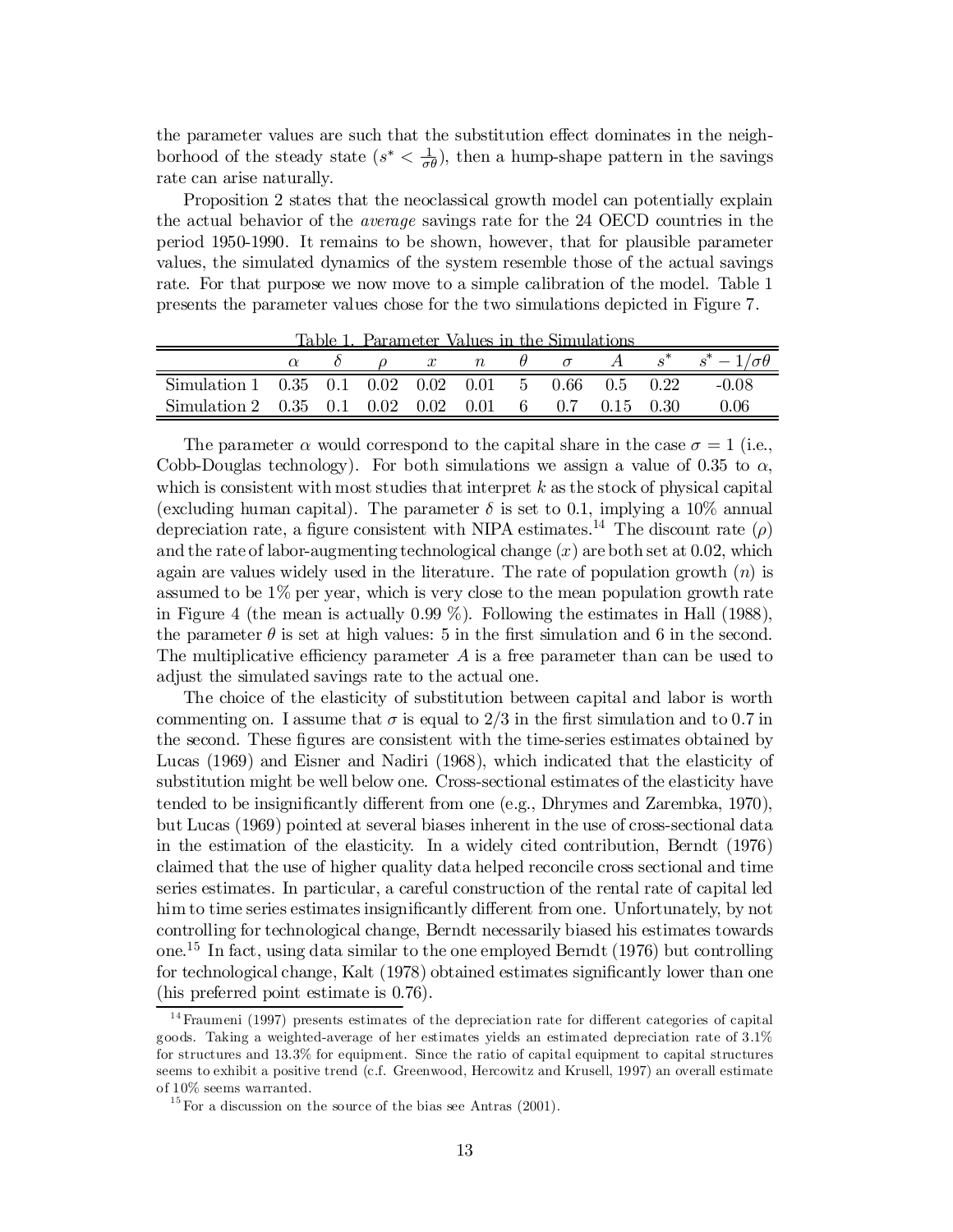Figure 7 plots simulations 1 and 2 together with the actual behavior of the weighted-average savings rate in the OECD. As shown in Table 1, for the first simulation the savings rate satisfies  $s^* < \frac{1}{\sigma \theta}$ . Since it is also the case that  $s^* > \psi(s_K^*)$ , by Proposition 2 we know that for low enough  $k_0$  the dynamics will be hump-shaped. Figure 7 shows that the hump can be quite significant, although it seems unable to explain the entire hump in the actual series. On the other hand, the parameter values for the second simulation satisfy  $s^* > \frac{1}{\sigma}$  $\frac{1}{\sigma \theta}$  and thus, by Proposition 2, the simulated savings rate is monotonically increasing.

In conclusion, by assuming a higher complementarity between capital and labor than the one implied by Cobb-Douglas technology, the neoclassical model can generate dynamics for the savings rate that resemble those of the actual OECD economies. The hump in the actual data seems to be more pronounced than the one obtained in the simulations and also seems to occur later in the transition. This suggest that in order to explain the entire hump, one needs to consider other factors ignored in the neoclassical growth model. In particular, maybe part of the hump is explained by the life-cycle pattern in individual consumption, or perhaps it might be the consequence of a failure of full Ricardian equivalence.

This section has shown, however, that a general equilibrium version of the permanent income hypothesis theory is not necessarily at odds with the behavior of the savings rate in the OECD countries over the period 1950-1990.

#### 3.3 Stone-Geary Preferences and Cobb-Douglas Technology

This section presents a second combination of functional forms for preferences and technology that delivers a hump-shaped optimal savings path. Contrary to the previous section, the results of this section are not new in the literature. The contribution of this section is to fully characterize the transitional dynamics of the savings rate for this case, emphasizing that it is just another particular case of the dynamics described in section 2. Previous studies have tended to simply simulate the model without analytically characterizing the transition.

Preferences are now assumed of the Stone-Geary type

$$
u(c) = \frac{(c - \overline{c})^{1-\theta} - 1}{1-\theta} \quad \text{with } \overline{c} > 0 \tag{41}
$$

where  $\bar{c}$  is interpreted as the minimum subsistence level of per capita consumption. To simplify the algebra it is convenient to assume that there is no technological progress  $(x = 0)$ . To isolate the effect of this particular choice of preferences, I assume, as in section 3.1., that technology is Cobb-Douglas:

$$
f(k) = k^{\alpha} \tag{42}
$$

It is easy to show that that equations (41) and (42) imply:

$$
\Phi(c) = \theta \cdot \left(\frac{c}{c - \overline{c}}\right) \tag{43}
$$

$$
s_K(t) = \alpha \quad \forall t \tag{44}
$$

Note that, for  $c > \overline{c}$ ,  $\Phi(c)$  is a twice differentiable, continuous, monotonically decreasing function of c, satisfying,  $\lim_{c\to c} \Phi(c) = \infty$  and  $\lim_{c\to\infty} \Phi(c) = \theta$ . In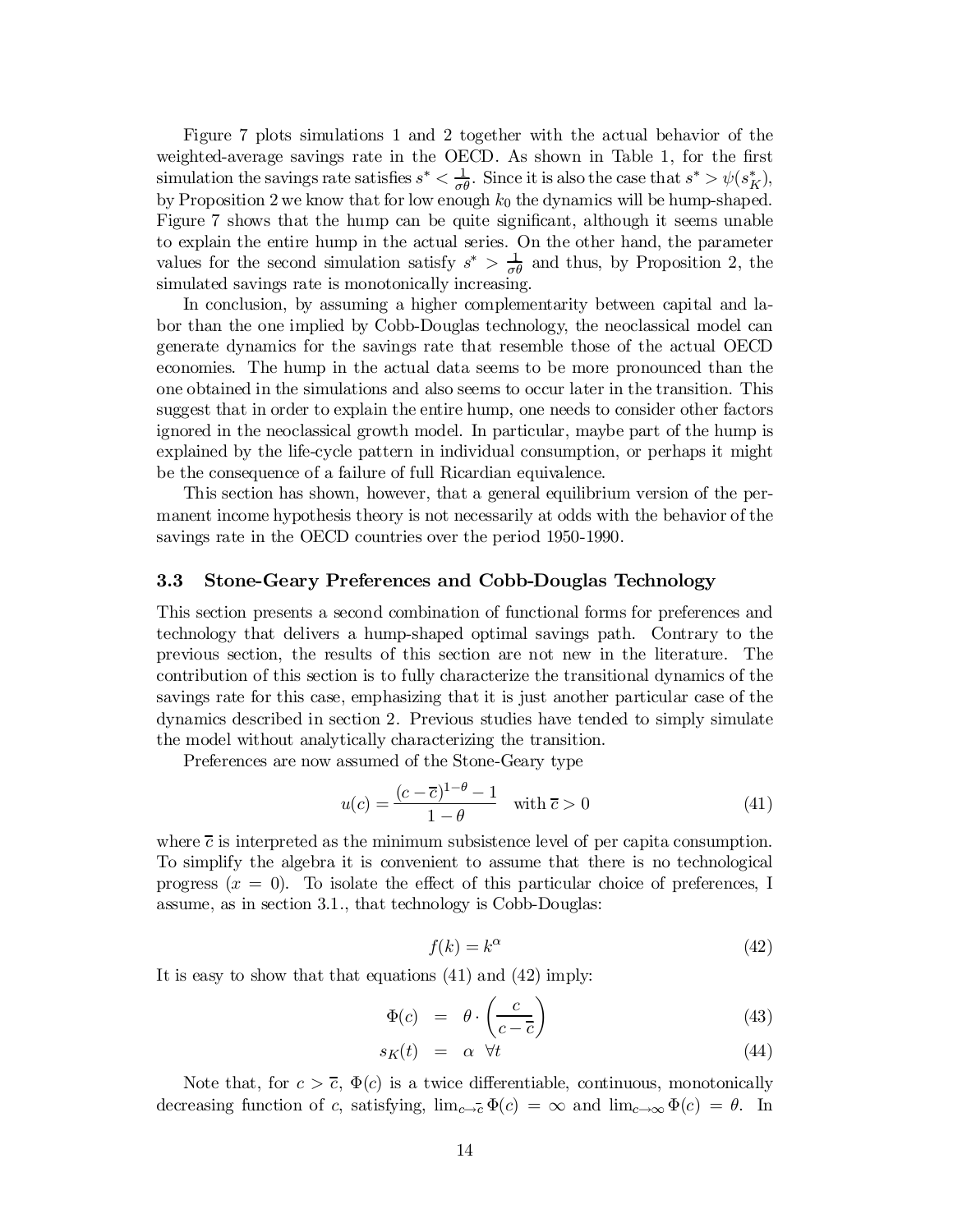words, the intertemporal elasticity of substitution is now not constant, but increases with c. Plugging equations  $(43)$  and  $(44)$  in the general dynamics in equations  $(20)$ and (21) yields:

$$
\frac{\dot{z}}{z}(t) = \alpha \omega \left( z(t) - \frac{\Phi(c) - 1}{\Phi(c)} \right) + (\delta + \rho) \left( s^* - \frac{1}{\Phi(c)} \right) \tag{45}
$$

and

$$
\frac{\dot{\omega}}{\omega}(t) = (\alpha - 1) (\omega(1 - z) - (n + \delta))
$$
\n(46)

From equation (45), the  $\dot{z} = 0$  locus will now be defined by:

$$
z(\omega) = \frac{\Phi(c(\omega)) - 1}{\Phi(c(\omega))} - \left(\frac{\delta + \rho}{\alpha \omega}\right) \left(s^* - \frac{1}{\Phi(c(\omega))}\right)
$$
(47)

where it is emphasized that, in equilibrium, per capita consumption will be a function of  $\omega$ .<sup>16</sup> Furthermore, under our assumptions, the policy function  $c(\omega)$  is twice continuously differentiable and decreasing in  $\omega$ , that is, increasing in k.<sup>17</sup> The following lemma characterizes the  $\dot{z} = 0$  locus for  $\omega \ge \omega^*$  (again I focus on a transition from a low level of capital):

Lemma 1 If  $s^*$   $> \frac{1}{\Phi(s)}$  $\frac{1}{\Phi(c^*)}$ , the  $\dot{z} = 0$  locus is upward sloping for  $\omega \geq \omega^*$ . If  $s^* < \frac{1}{\Phi(c^*)}$  $\mathbf{E} \cdot \mathbf{E} = \mathbf{E} \cdot \mathbf{E} \cdot \mathbf{E}$  are  $z = 0$  locus is the substitution of  $\mathbf{E} \geq \mathbf{E} \cdot \mathbf{E} \cdot \mathbf{E} \cdot \mathbf{E}$  and  $\mathbf{E} \cdot \mathbf{E} \cdot \mathbf{E}$  are  $\mathbf{E} \cdot \mathbf{E} \cdot \mathbf{E}$  and  $\mathbf{E} \cdot \mathbf{E} \cdot \mathbf{E} \cdot \mathbf{E} \cdot \mathbf{$ 

**Proof.** Differentiation of (47) with respect to  $\omega$  yields:

$$
z'(\omega) = \left[\frac{1}{\Phi(c(\omega))^2}\right] \underbrace{\Phi'(c(\omega))c'(\omega)}_{<0} \underbrace{\left(1 - \frac{\omega^*}{\omega}\right)}_{>0} + \underbrace{\left(\frac{\omega^*}{\omega^2}\right)\left(s^* - \frac{1}{\Phi(c(\omega))}\right)}_{>0 \Leftrightarrow s^* > \frac{1}{\Phi(c(\omega))}}
$$
(48)

where  $\omega^* = \frac{\delta + \rho}{\alpha}$  $\frac{d\omega}{d\alpha}$  is the steady state value of  $\omega$ .

The first term is unambiguously nonnegative for  $\omega \geq \omega^*$ , whereas the sign of the second term depends on whether the steady state savings rate is greater or smaller than the intertemporal elasticity of substitution.

Assume first that  $s^* > \frac{1}{\Phi(r)}$  $\frac{1}{\Phi(c^*)}$  so that  $z'(\omega^*) > 0$ . Since  $\Phi(c(\omega))$  is increasing in  $\omega$ , it follows that  $s^* > \frac{1}{\Phi(c)}$  $\frac{1}{\Phi(c(\omega))}$  for all  $\omega > \omega^*$ . But this implies  $z'(\omega) > 0$  for all  $\omega > \omega^*$ , and thus the  $\dot{z} = 0$  locus is upward sloping for  $\omega \ge \omega^*$ .

Now let  $s^* < \frac{1}{\Phi(s)}$  $\frac{1}{\Phi(c^*)}$ . Noticing that the first term in (48) evaluated at the steady state is zero, we obtain  $z'(\omega^*) < 0$ . On the other hand, note that as  $\omega \to \infty$ ,  $\Phi(c(\omega)) \to \infty$ , and thus for sufficiently high  $\omega$ ,  $z'(\omega) > 0$ . Let  $\bar{\omega}$  be such that for  $\omega > \bar{\omega}, z'(\omega) > 0$ . Since  $\Phi(\cdot)$  and  $c(\cdot)$  are both twice continuously differentiable, it follows that  $z(\omega)$  is continuous and must attain a minimum  $\tilde{\omega}$  in the compact set

<sup>&</sup>lt;sup>16</sup> There exists another equilibrium with a level of consumption equal to  $\bar{c}$  and no capital. The equilibrium is however unstable and we ignore in the discussion below.

<sup>&</sup>lt;sup>17</sup> Using a dynamic programming approach, the value function of the program could be shown to be twice continuously differentiable and concave in  $k$  (c.f. Benveniste and Scheinkman, 1979). The envelope condition, together with the concavity of the utility function would then imply that the policy function  $c(k)$  is continuously differentiable and increasing.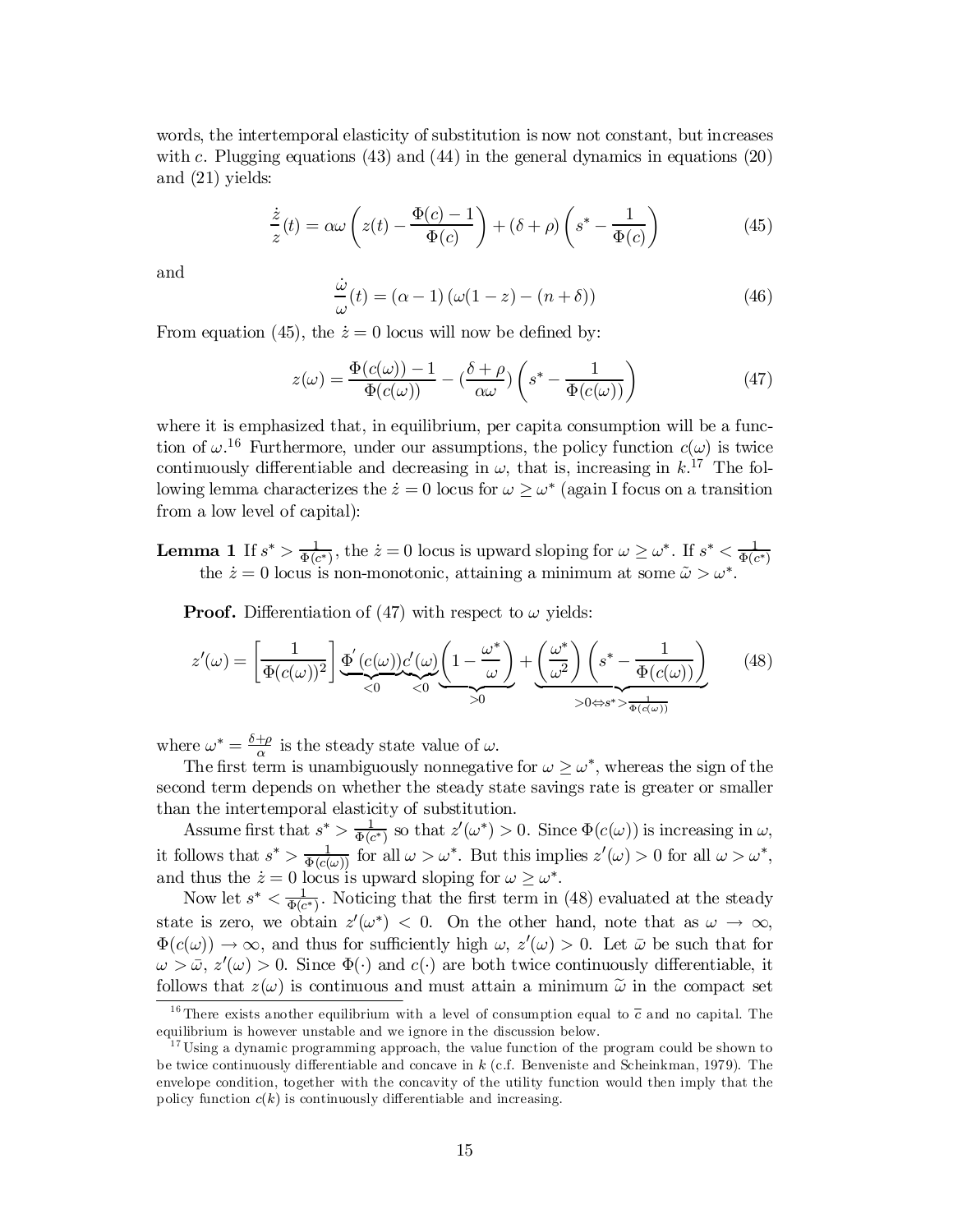$[\omega^*, \bar{\omega}]$ . Suppose  $\tilde{\omega} = \omega^*$ : since  $z'(\omega^*) < 0$ , there exists a small enough  $\varepsilon > 0$  such that that  $z(\omega^* + \varepsilon) < z(\omega^*)$ , contradicting  $\omega^*$  being a minimum. Hence  $\tilde{\omega} > \omega^*$ . This completes the proof. ■

Without an explicit knowledge of the functional form of  $c(\omega)$  the exact shape of the  $\dot{z} = 0$  locus remains unknown. Nevertheless, the assumption below gives a sufficient condition for the  $\dot{z} = 0$  locus to be U-shaped.

**Assumption 2** There exists at most one  $\tilde{\omega}$  such that:<sup>18</sup>

$$
\frac{\Phi'(c(\widetilde{\omega}))c'(\widetilde{\omega})}{(\Phi(c(\widetilde{\omega})))^2} \left(1 - \frac{\omega^*}{\widetilde{\omega}}\right) + \left(\frac{\omega^*}{\widetilde{\omega}^2}\right) \left(s^* - \frac{1}{\Phi(\widetilde{\omega})}\right) = 0 \tag{49}
$$

With this assumption, the  $\dot{z} = 0$  attains at most one minimum in  $[\omega^*, \infty)$ . Numerical simulations indicate that this assumption is very weak. In fact, it could well be that the assumption is not needed, but the fact that no explicit solution exists for  $c(\omega)$  makes the proof of this conjecture impossible.

The  $\dot{\omega} = 0$  is much simpler to characterize. From equation (46), the  $\dot{\omega} = 0$ schedule is such that:

$$
z(\omega) = 1 - \frac{(n+\delta)}{\omega} \tag{50}
$$

and thus is always downward sloping. It can be shown too, that at the steady state, the slope of the  $\dot{\omega} = 0$  locus is higher than that of the  $\dot{z} = 0$  locus.<sup>19</sup>

The first panel of Figure 8 depicts the dynamics of the sytem for the case  $s^*$ 1  $\frac{1}{\Phi(c^*)}$ . Since the  $\dot{z} = 0$  schedule is upwards sloping, the stable arm is necessarily upward sloping. This implies that  $z$  must fall in the transition, and that the savings rate must increase monotonically along the transition.

The second panel of Figure 8 presents the dynamics when  $s^* < \frac{1}{\Phi(s)}$  $\frac{1}{\Phi(c^*)}$  assuming a low enough  $k_0$  (high enough  $\omega_0$ ). The dynamics are almost identical to the ones in the third panel of Figure 6. If  $z(\omega_0) > z^*$ , where  $z(\cdot)$  refers to the  $z = 0$  schedule, then the savings rate must necessarily increase at the beginning of the transition. But since  $s^* < \frac{1}{\Phi(c^*)}$ , the savings will necessarily fall at the end of the transition and thus, under Assumption 2, a hump-shape emerges. Note that in comparison with

$$
{}^{18}\text{Noticing that } \frac{1}{\Phi(c)} = \frac{1}{\theta} \cdot \left(\frac{c-\overline{c}}{c}\right) = \frac{1}{\theta} \cdot \left(\frac{c/y - \overline{c}/y}{c/y}\right) = \frac{1}{\theta} \left(1 - \frac{\overline{c}\omega^{\frac{\alpha}{1-\alpha}}}{z}\right), \text{ it is possible to restate}
$$
  
Assumption 2 in the following terms.

Assumption 2' The system

$$
(s^* - \frac{1}{\theta})\frac{z\omega^*}{\omega} + \frac{\overline{c}}{\theta}(\frac{\alpha}{1-\alpha}\omega^{\frac{\alpha}{1-\alpha}-1} + \frac{1-2\alpha}{1-\alpha}\omega^*\omega^{\frac{\alpha}{1-\alpha}-2}) = 0
$$

$$
z = 1 - \frac{1}{\theta} + \frac{\overline{c}\omega^{\frac{\alpha}{1-\alpha}}}{\theta z}(1-\frac{\omega^*}{\omega}) - \frac{\omega^*}{\omega}(s^* - \frac{1}{\theta})
$$

has at most one solution in the  $(z, \omega)$  space.

The system is highly non-linear and it becomes impossible to verify whether assumption 2' is actually needed or not.

<sup>19</sup> The slope of the  $\dot{\omega} = 0$  locus at the steady state is  $\frac{(n+\delta+x)}{\omega^2} = \frac{s^*}{\omega^*}$  whereas that of the  $\dot{z} = 0$ schedule is  $\frac{s^*}{\omega^*} - \frac{1}{\omega^* \Phi(c(\omega))}$  and thus is smaller.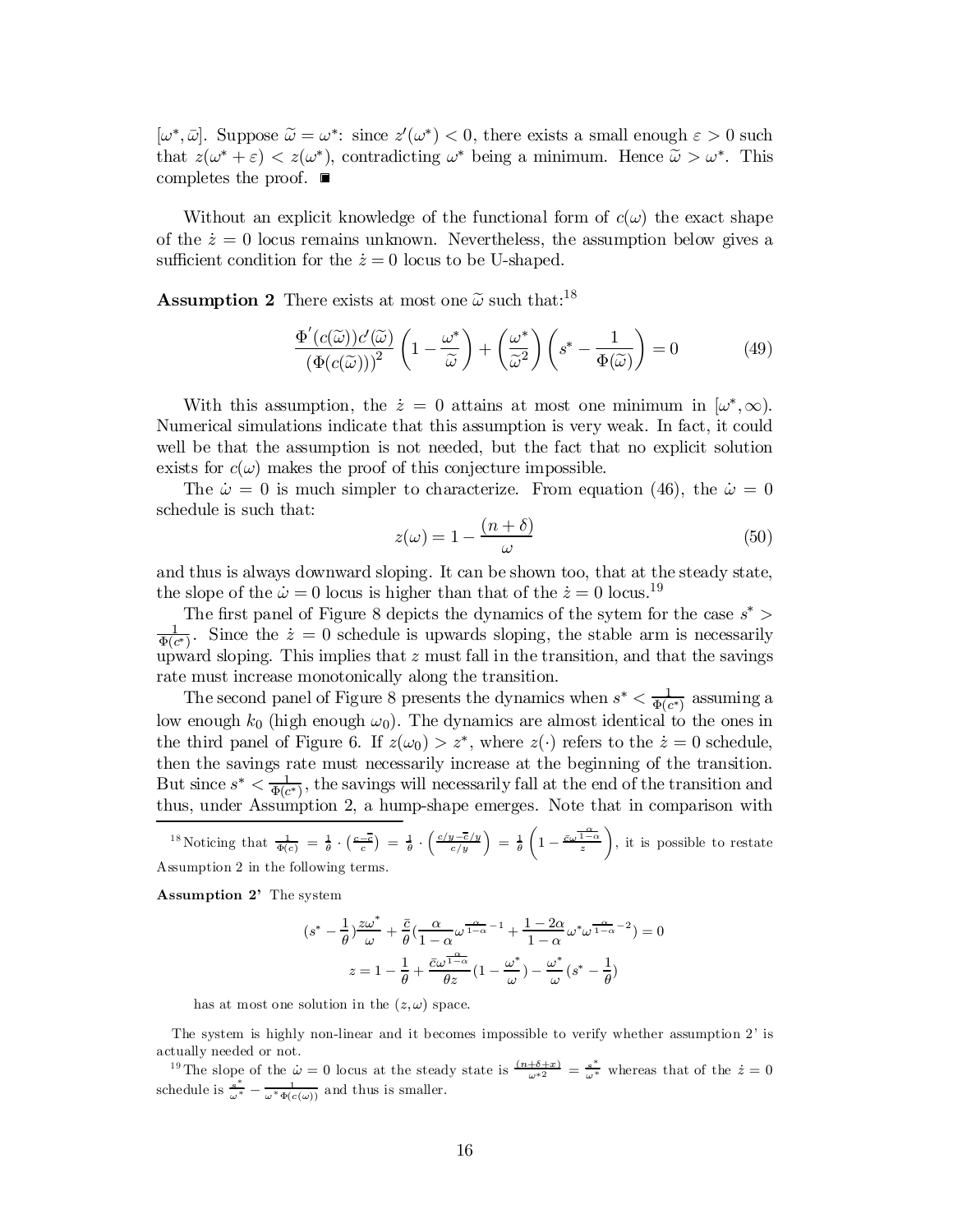the CES technology case, now  $\omega_{Max} = \infty$ . Since the  $\dot{z} = 0$  locus is increasing for high enough  $\omega$ ,  $\omega_0$  can always be chosen high enough so that  $z(\omega_0) > z^*$ . This leads us to the following proposition:

**Proposition 3** If preferences are of the Stone-Geary type with a positive subsistence level of consumption and technology is Cobb-Douglas, then:

(i) if  $s^* > \frac{1}{\Phi(s)}$  $\frac{1}{\Phi(c^*)}$ , the savings rate will increase monotonically along the transition;

(ii) if  $s^* < \frac{1}{\Phi(c^*)}$ , for a sufficiently small  $k_0$ , the savings rate will exhibit a hump-shape along the transition;

(iii) if  $s^* < \frac{1}{\Phi(s)}$  $\frac{1}{\Phi(c^*)}$ , but k<sub>0</sub> is not low enough, the savings rate may decrease monotonically along the transition.

To understand the results in Proposition 3 it is useful to go back to the income and substitution effects discussed above. Introducing a positive subsistence level of consumption  $(\bar{c})$  in the utility function effectively lowers the value of the intertemporal elasticity of substitution at low levels of consumption. In fact, in the neighboorhood of  $\bar{c}$  the elasticity is very close to 0. Clearly, this weakens the substitution effect in the early stages of the transition, leading to an increasing savings rate. If the parameter values are such that around the steady state the substitution effect dominates (i.e.,  $s^* < \frac{1}{\Phi(r)}$  $(\frac{1}{\Phi(c^*)})$  then the savings rate will start to fall as the economy gets close enough to the steady state. Consequently, the savings rate will first rise and then fall, exhibiting a hump-shape. On the other hand, if the income effect also dominates in the neighborhood of the steady state (i.e.  $s^* > \frac{1}{\Phi(c^*)}$ ), the savings rate will increase monotonically along the transition.

As I pointed out in the introduction, the results in Proposition 3 are not new in the literature. There are several papers that have emphasized that introducing Stone-Geary preferences into the neoclassical growth model can lead to interesting dynamics of the savings rate. In particular, Christiano (1989) used the model to explain the behavior of some macroeconomic variables (including the savings rate) in Japan from the mid 1950s to the late 1980's. The simulations in the paper show that with Stone-Geary preferences and Cobb-Douglas technology, the optimal path of the savings rate can exhibit a hump-shape, but no attempt is made to model the transitional dynamics. Similarly, King and Rebelo (1993) present simulations in which the savings rate displays a hump when preferences are Stone-Geary and discuss the results in terms of the income and substitution effects, but again the dynamics are not fully characterized.

In a related paper, Rebelo (1992) introduced Stone-Geary preferences in the neoclassical model to explain that even with perfect capital mobility, the model does not necessarily imply that the growth rate of consumption and output is immediately equalized across countries. The main difference between Rebelo's (1992) study and the approach in this section is that instead of assuming Cobb-Douglas technology, he assumed an AK technology. Rebelo found that the model delivered a monotonically increasing savings rate. Using the apparatus developed in this paper, it is straightforward to show why in Rebelo's (1992) model the savings rate cannot be hump-shaped. In particular, assume that technology is given by  $f(k) = k$  and,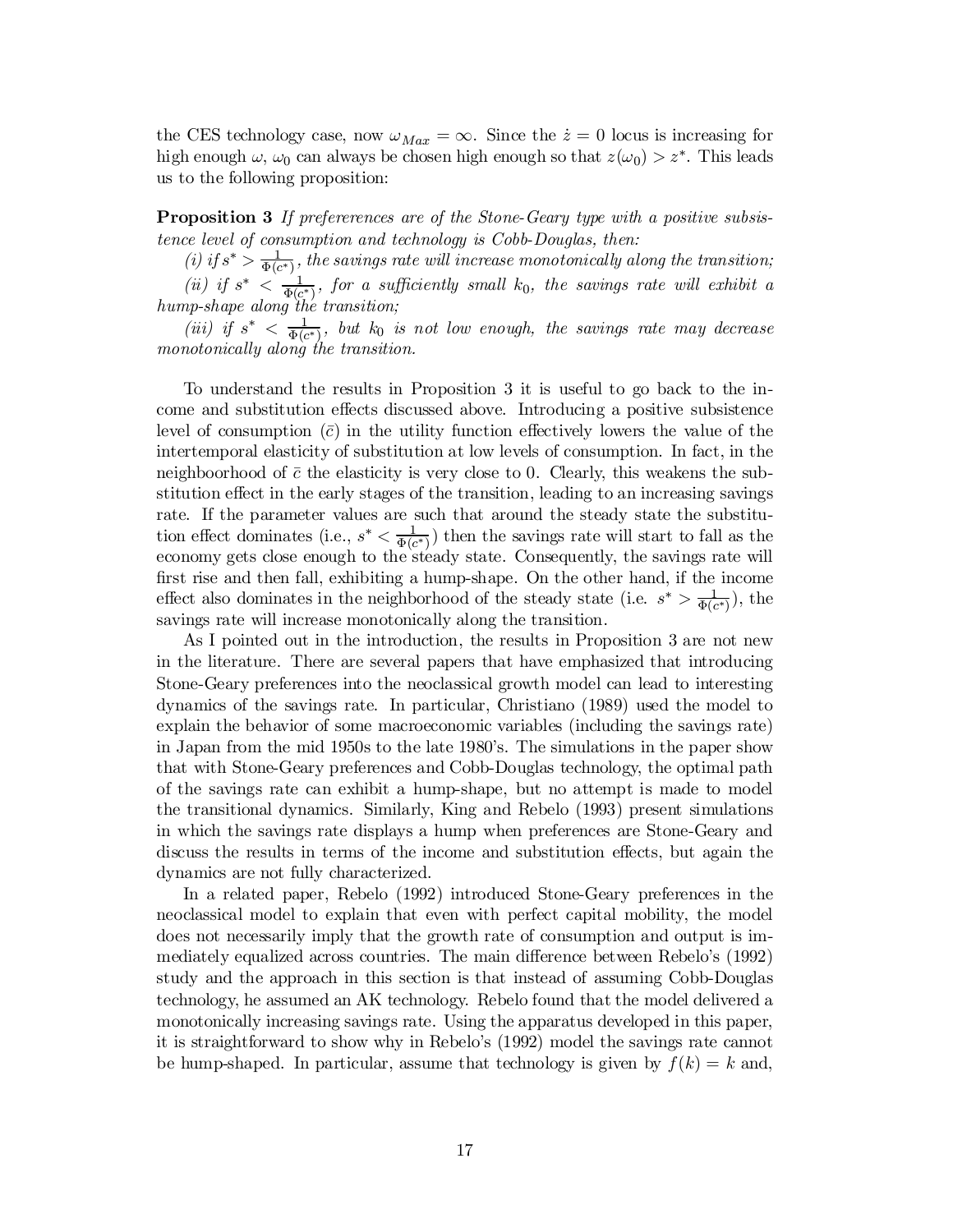following Rebelo, assume  $A > \delta - \rho^{20}$  Equation (20) now takes the simple form

$$
\frac{\dot{z}}{z}(t) = A\left(z(t) - \frac{\Phi(c) - 1}{\Phi(c)}\right) + (\delta + \rho)\left(s^* - \frac{1}{\Phi(c)}\right) \tag{51}
$$

Time differentiating  $(51)$  we obtain

$$
\frac{d\left(\frac{\dot{z}}{z}(t)\right)}{dt} = A\dot{z}(t) + \underbrace{\frac{(A - \delta - \rho)}{[\Phi(c)]^2} \left[-\dot{\Phi}(c)\right]}_{>0}
$$
(52)

Now assume that  $\dot{z}(t) > 0$  for some t. Then equation (52) would imply  $\dot{z}(t') > 0$ for all  $t' > t$ , which is inconsistent with the economy reaching a steady state. Hence it must be the case that  $\dot{z}(t) < 0 \ \forall t$ , implying  $\dot{s}(t) > 0 \ \forall t$ . Consequently, the savings rate increases monotonically along the transition and cannot exhibit a hump. Intuitively, by assuming a constant marginal product of capital, Rebelo eliminated the substitution effect. With only the income effect remaining, the savings rate necessarily increases along the transition.

Recently, Steger (2000) has studied an extension of Rebelo's (1992) model. In particular, he has simulated the model assuming a technology featuring decreasing but asymptotically constant returns to scale. Contrary to Rebelo's (1992) results, Steger's simulations of the savings rate do exhibit a hump. To see why, assume, as in Steger (2000), that the technology is given by  $f(k) = k + k^{\alpha}$ .<sup>21</sup> Equation (20) becomes now:

$$
\frac{\dot{z}}{z}(t) = ((1 - \alpha)A + \alpha\omega) \left( z(t) - \frac{\Phi(c) - 1}{\Phi(c)} \right) + (\delta + \rho) \left( s^* - \frac{1}{\Phi(c)} \right) \tag{53}
$$

which is similar to equation (45). It should therefore not be surprising that Steger's simulation displays a hump-shaped savings rate. Intutively, the crux is that Steger's choice of technology re-introduces the substitution effect into the model.

To close this section I brie‡y discuss the relevance of this second "theory" of hump-shaped savings in explaining the pattern in Figures 1, 2, and 3. Stone-Geary preferences have been generally introduced in the neoclassical growth model to explain the behavior of some macroeconomic variable in underdeveloped economies. The relevance of the subsistence level of consumption in explaining the behavior of the savings rate in OECD countries seems much more questionable.

It is important to emphasize, however, that the key feature of the Stone-Geary preferences is that they imply an increasing intertemporal elasticity of substitution along the transition. Recently, Carroll, Overland and Weil (2000) have introduced preferences featuring habit formation in the neoclassical growth model. Their felicity function depends on how consumption compares to a habit stock determined by past consumption. They also show that this specification leads to an increasing intertemporal elasticity of substitution along the transition. Their choice of an

 $20$ <sup>20</sup> This assumption is necessary to avoid a counterfactual steady state with consumption falling at a constant rate.

<sup>&</sup>lt;sup>21</sup> Steger's (2000) production function is actually  $y = (1 - \tau)[Ak + Bk^{\alpha}]$ . By assuming  $f(k) =$  $k + k^{\alpha}$ , we are implicitly imposing  $B = A$ , but this is clearly not crucial for the discussion below.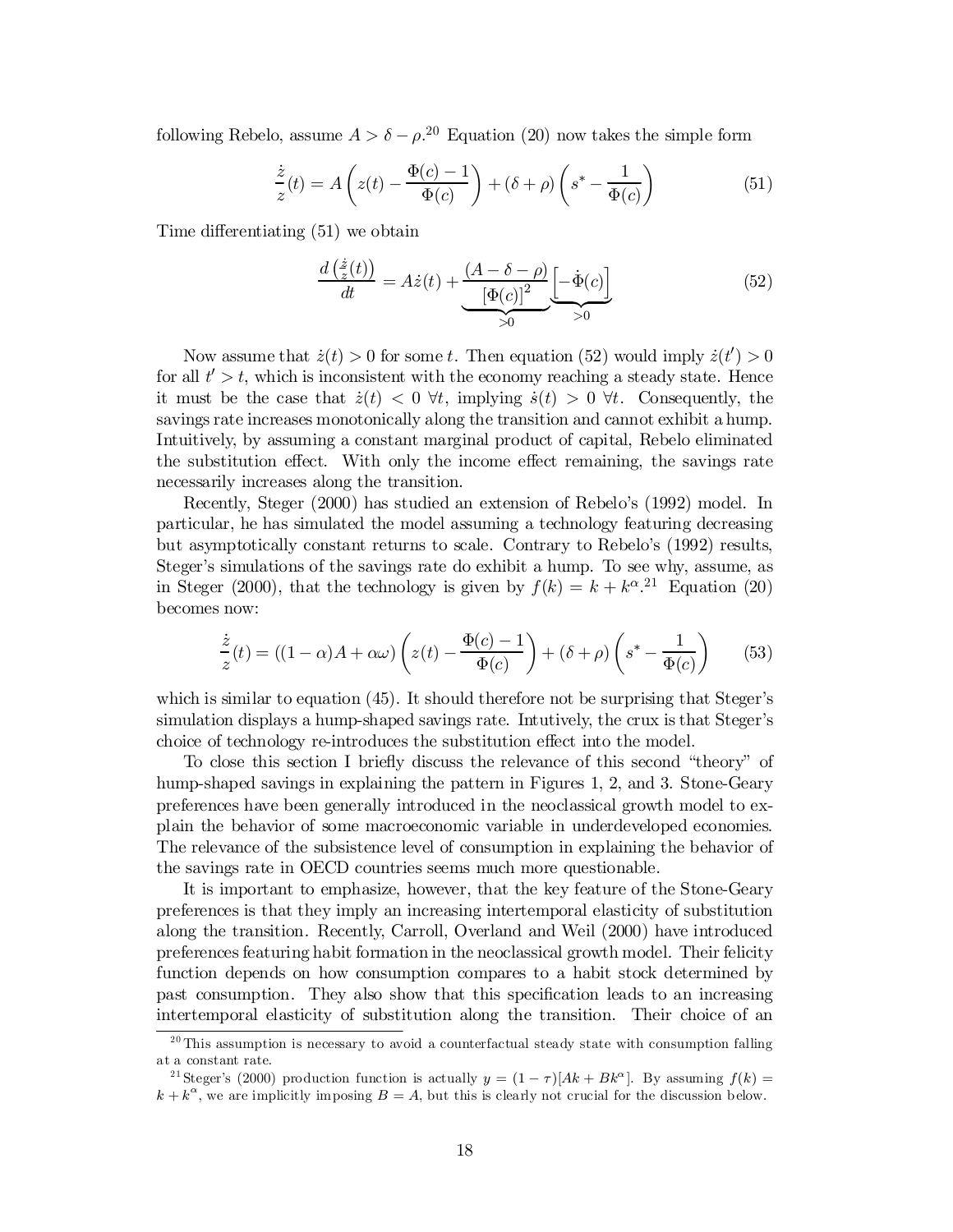AK technology, makes the dynamics of their model resemble substantially those in Rebelo (1992). The results above suggest that if Carroll et al. had assumed a technology exhibiting decreasing returns to capital, the optimal path of the savings rate in their model might well have been hump-shaped (instead of monotonically increasing).

Consequently, it might well be the case that the hump-shape in the savings rate observed in the OECD countries is partly explained by habit formation. This explanation could naturally suplement the one based on the high complementarity between capital and labor, exposed in the previous section. A problem would arise, however, from the fact that as Figure 9 shows, the hump-shape in the savings rate obtained with Stone-Geary preferences seems to occur too early in the transition.<sup>22</sup> It remains to be checked whether the model with habit formation would help resolving this counterfactual fact.

# 4 Empirical Evidence

The purpose of this section is twofold. On the one hand, I try to provide evidence that supports the existence of a hump-shaped pattern in the savings rate of economies experiencing a neoclassical transition. First, I undertake a proper test of the hump-shape hypothesis for a panel containing only the 24 OECD countries. Later, I expand my sample by including a much larger cross-section of countries. The test will be modified to take into account the fundamental differences between the countries in the sample.

The second purpose of this section is to present some evidence supporting the empirical relevance of the theory exposed above. In particular, I investigate the extent to which the variation in the savings rate can be explained by the model, once life-cycle factors are brought into the picture.

Overall, the results in this section should be taken as preliminary.

#### 4.1 Evidence from OECD countries

Figure 1, 2, and 3 presented visual evidence that the savings rate in most OECD countries in the period 1950-1990 featured a hump-shape. In order to map these figures into the model above, we need to make two assumptions: (i) the  $24$  OECD economies undertook a neoclassical transition starting around 1950 and finishing around 1990; and (ii) the 24 OECD were converging to a common steady state.

The crucial assumption is the first one. It also appears as a reasonable one. A substantial part of the capital stock in some of the countries in the sample was

|  |  | $22$ The parameter values in simulations 1 and 2 in Figure 9 are the following: |  |  |  |  |  |
|--|--|---------------------------------------------------------------------------------|--|--|--|--|--|
|  |  |                                                                                 |  |  |  |  |  |

|                                                                      | $\alpha$ |  | $\rho$ x n |  | $\theta$ A $s^*$ | $s^* - 1/\sigma\theta$ |
|----------------------------------------------------------------------|----------|--|------------|--|------------------|------------------------|
| Simulation 1 $(0.3 \t 0.1 \t 0.02 \t 0.02 \t 0.01 \t 2 \t 5 \t 0.24$ |          |  |            |  |                  | $-0.100$               |
| Simulation 2 0.35 0.1 0.02 0.02 0.01 3 5 0.25                        |          |  |            |  |                  | 0.002                  |

with  $\bar{c}$  set equal to half of the output in period 0.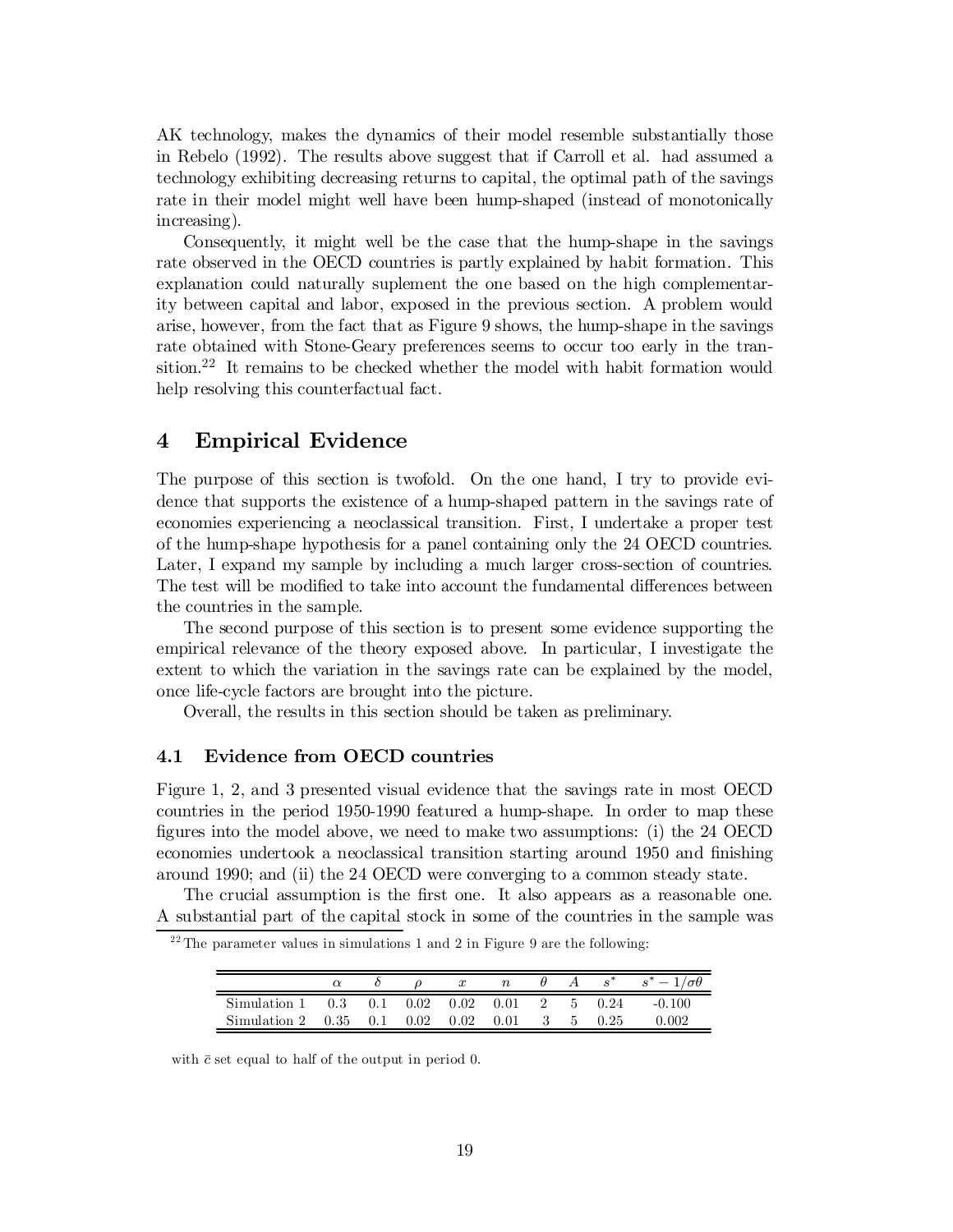surely destroyed during WWII.<sup>23</sup> In other countries, the war might have had indirect effects through a shift to production of war-related goods.

The second assumption could be dispensed with by increasing the number of covariates in the regressions below to control for the differences in the steady states. I choose not to do so for two reasons. On the one hand, this type of conditional regressions will be discussed in the next section, when the sample is considerably enlarged. More substantively, the assumption of a common steady state does not seem a farfetched one. The convergence literature has emphasized that OECD countries exhibit absolute and not just conditional convergence. In fact, in order to become a member of the OECD, a country has to meet certain institutional and economic criteria. It could even be argued that membership of the OECD is only granted to countries that are expected to converge to the same steady state as the incumbent members.

Under these two assumptions, the model presented in sections 2 and 3 can be taken to data in a straightforward manner. Suppose that the parameter values are such as to expect the savings rate to first increase and then decrease along the transition. Since all countries are assumed to converge to the same steady state, the contemporaneous level of GDP can be used to measure the distance of the economy from its steady state. The model thus predicts that the correlation between the savings rate (and hence the investment rate) and contemporaneous GDP should be positive at low levels of income, and negative at high levels of income. <sup>24</sup> A natural econometric specification to test this hypothesis is then

$$
s_{i,t} = \alpha + \beta GDP_{i,t} + \gamma GDP_{i,t}^2 + \varepsilon_{i,t}
$$
\n
$$
(54)
$$

where  $s_{i,t}$  and  $GDP_{i,t}$  are respectively the investment rate and real GDP of country i at time t. If the theory is valid, one expects to find  $\beta > 0$  and  $\gamma < 0$ . Equation (54) could in principle be run using the annual data from the 24 OECD countries. By doing so, however, the regressions would be capturing business-cycle correlations that are unrelated to the theory developed above. It is therefore convenient to transform the variables into decade averages. We are thus left with a panel of 24 countries and four decades.

Column I of Table 2 presents estimates of equation (54) obtained by the seemingly unrelated regression technique (SUR), which allows for country random effects that are correlated over time. The estimate of  $\beta$  is positive and significant at the  $1\%$  level, while that of  $\gamma$  is negative and also significant at the 1% level. Figure 10 presents a graphical representation of the regression. It is evident from the figure that the hump is significant and that it also seems to occur late in the transition (for the fitted values, the maximum savings rate occurs at a real per capita GDP of \$7,411).

 $^{23}$ This was definitely the case of Germany and Japan. To a lesser extent, the war might have deployed part of the capital stock in Italy, France, Belgium, the Netherlands, Luxembourg, Austria and the UK. On the other hand, Spain was dramatically hit by a Civil War, which ended in 1939, leading to an autarkic and oppressive dictatorship.

<sup>&</sup>lt;sup>24</sup> Of course this whole exercise is subject to the criticisms raised in Ventura (1997) and Caselli and Ventura (2000). In the previous sections, I developed a theory to explain the time-series pattern of the average OECD savings rate, that I will now test using also cross-sectional evidence. The fact that the savings rate seems to behave very similarly across OECD countries indicates however that cross-sectional comparisons are not misleading here.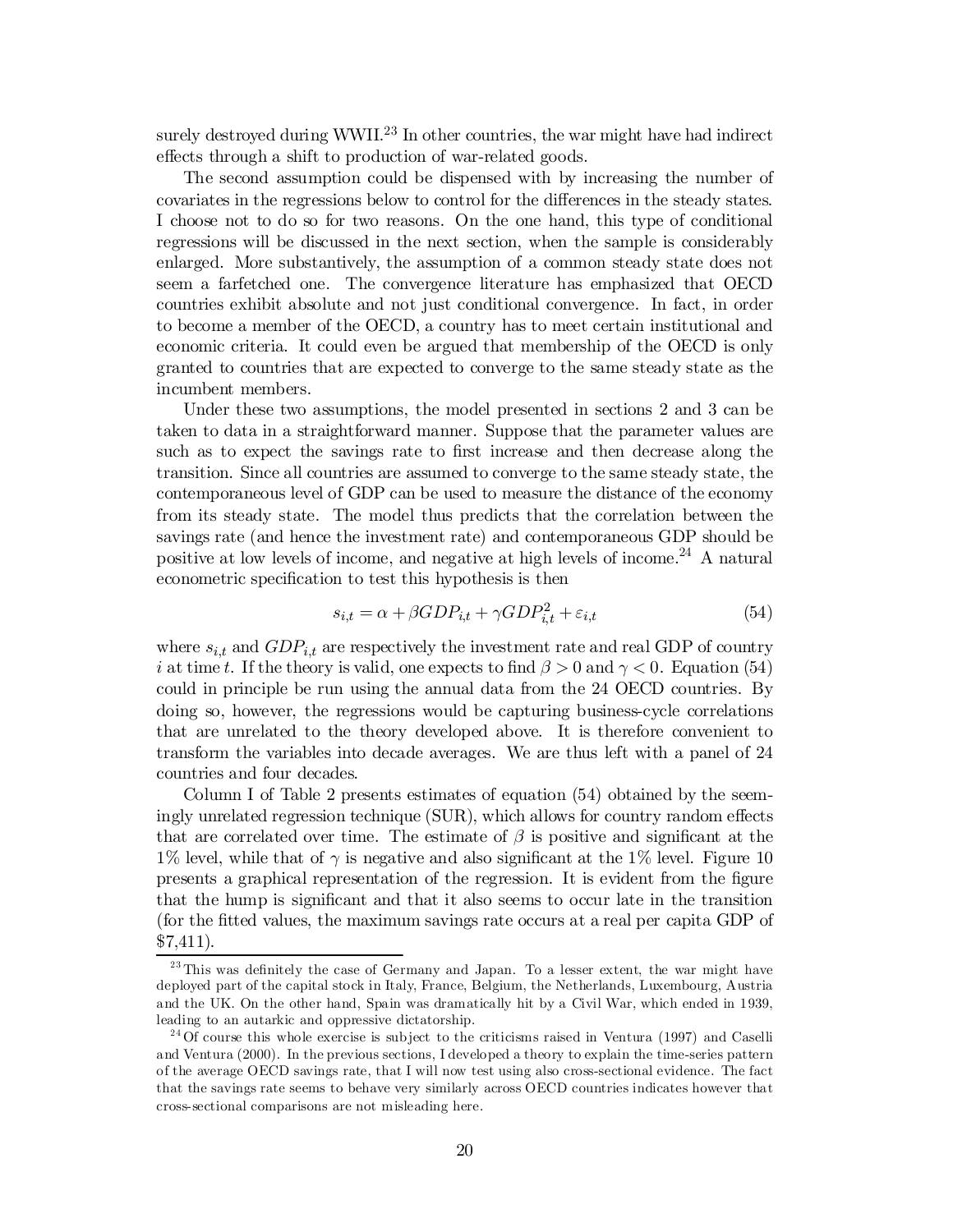There are at least two sources of bias in the coefficients in column I. On the one hand, GDP is clearly not an exogenous variable and is in fact partly determined by investment itself. This calls for the use of instrumental variable techniques. On the other hand, the specification in  $(54)$  is very parsimonious and is likely to be subject to an omitted variable bias. This demands the inclusion of more right-hand side variables in the regression. We deal with each of these two problems in turn.

Column II of Table 2 presents the results of running equation (54) using threestage least-squares (3SLS). GDP and GDP squared average levels for the 1960s, 1970's and 1980's are instrumented with the GDP and GDP squared levels in 1955, 1965 and 1975 respectively. Average GDP and GDP squared in the 1950's is taken as exogenous. Instrumenting does not have a large effect on the coefficients. The estimate of  $\beta$  slightly increases and is still significant at the 1% level, while that of  $\gamma$  is still negative and also significant at the 1% level. There are two ways to read the results: either the choice of instruments is not an adequate one, or maybe the endogeneity problem is simply not sizable. Schmidt-Hebbel and Serven (1999b) ran similar regressions and concluded that the endogeneity problem was not likely to be important.

As mentioned in the introduction, Modigliani has emphasized repeatedly that the single most important implication of his life-cycle model is a positive link running from growth to savings. Furthermore, in the stripped-down version of his model, population growth and productivity growth have identical effects on the savings rate. Finally, one of the propositions in Modigliani (1986) states that the savings rate of a country is entirely independent of its per capita income.

Columns III, IV and V of Table 2 present regressions incorporating these crucial variables in the life-cycle model. Column III confirms the prediction that higher GDP growth and population growth lead to a higher aggregate investment rate. Column IV shows, however, that contrary to Modigliani's prediction, the level of per-capita GDP enters significantly in the regression. More importantly, Column V shows that when both log GDP and log GDP squared are included in the regression, the former enters with a positive and significant coefficient, while the squared term enters negatively and also significantly at the  $1\%$  level. In particular, column V partly resolves the second econometric problem mentioned above, namely, the omitted variable bias. The coefficients on  $\beta$  and  $\gamma$  are somewhat smaller, but still highly significant.<sup>25</sup>

Overall, Table 2 presents evidence that supports the empirical relevance of the theory developed in the previous sections. Correcting for the endogeneity of the regressors and controlling for variables that affect the savings rate under alternative theories does not alter the main conclusions derived from column I. The hump in the savings rate is present in the data and it is potentially explained by a neoclassical transition. The results support the life-cycle model in the sense that higher GDP growth and population growth lead to higher investment rates, but Modigliani's prediction of no effect of the level of GDP is clearly rejected.

To close this section it is worth commenting further on the relation between savings and growth. Carroll and Weil (1994) presented Granger causality tests

<sup>&</sup>lt;sup>25</sup> The very low  $R^2$  in all the regressions indicate, however, that the results should be interpreted with caution.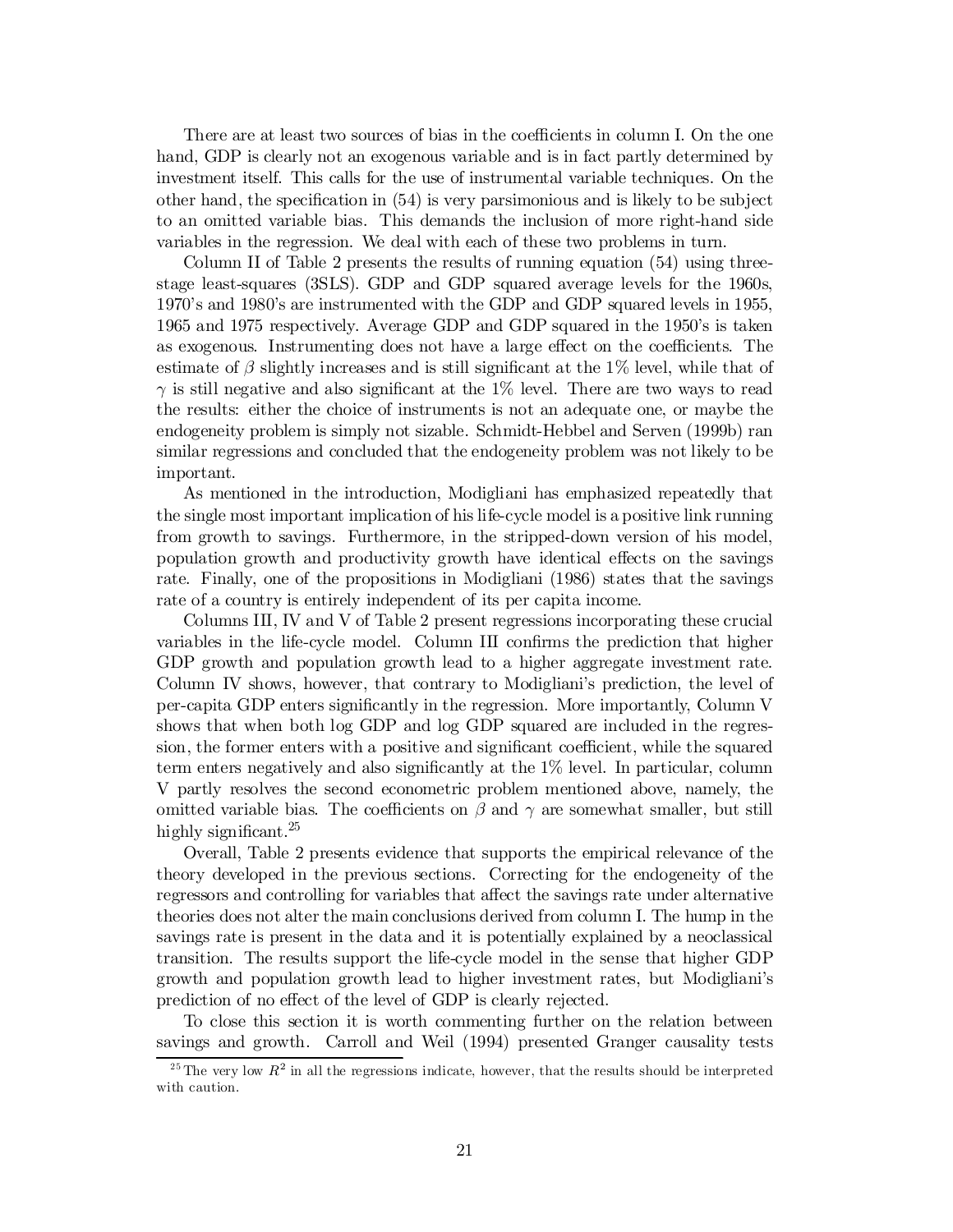showing that GDP growth rates seem to Granger cause the savings rate, while savings rates do not Granger cause GDP growth rates. They interpreted these results as evidence supporting the life-cycle theory vis a vis the neoclassical growth model. Figure 11 plots together the simulated paths of the savings rate and the growth rate implied by the model in section 3.2., with CIES preferences and CES technology. As is clear from the figure, one must be careful in drawing conclusions from simple Granger causality tests. Although one of the mechanisms implicit in the neoclassical model predicts a causal link between higher savings today and higher growth tomorrow (i.e. the savings rate Granger causes GDP growth), the income and substitution effects explained above may well reverse this "mechanical effect", to use Carroll and Weil's (1994) words. If anything, Figure 11 seems to point out at a positive link between higher growth today and higher savings tomorrow (GDP growth Granger causes the savings rate). The Granger causality tests in Carroll and Weil (1994) would not hence be at odds with the theoretical results of this paper.

#### 4.2 Evidence from a larger cross-section

This paper has so far focused on the evolution of the savings rate in 24 OECD countries over the period 1950-1990. In this section, we make a preliminary attempt to assess the empirical validity of the neoclassical model in explaining transitional savings rates across a larger cross-section of countries.<sup>26</sup> The empirical strategy is essentially the same as in the previous section. The enormous multidimensional disparities across the countries in the sample makes the assumption of a common steady state much more doubtful, and it does becomes necessary to include a set of controls in the regressions that follow. The specification will thus now be of the form:

$$
s_{i,t} = \alpha + \beta GDP_{i,t} + \gamma GDP_{i,t}^2 + \eta X_{i,t} + \varepsilon_{i,t}
$$
\n
$$
\tag{55}
$$

where  $X_{i,t}$  is a vector of controls. If the variables in X correctly partial out the steady state differences across countries, the model presented above would predict again the estimate of  $\beta$  to be positive and that of  $\gamma$  to be negative.

The choice of the variables to include in  $X$  follows very closely the approach in Barro (2000). In particular, in Table 3, I include seven steady-state determinants: (1) the average years of secondary and higher schooling, (2) government consumption over GDP,  $(3)$  the growth rate of terms of trade,  $(4)$  a rule of law index,  $(5)$  the logarithm of the fertility rate,  $(6)$  a democracy index, and  $(7)$  the inflation rate.<sup>27</sup>

Columns I and II present estimates of (54) using the SUR and 3SLS techniques respectively. In the IV regression, I also follow Barro (2000) in the choice of instruments.<sup>28</sup> The results with this larger cross-section of countries support again the existence of hump-shaped savings along the transition. In particular, the estimate of  $\beta$  is positive and significant at the 1% level, while that of  $\gamma$  is negative and also

 $^{26}$ I use a recent update of the Barro-Lee dataset. I thank Robert Barro for kindly providing me with the data.

<sup>&</sup>lt;sup>27</sup> The results are robust to including the square of the democracy index, as in Barro (2000).

<sup>&</sup>lt;sup>28</sup> The schooling variables and the growth rate of the terms of trade are taken as exogenous. The other variables are instrumented with lags, with the exception of the inflation rate, which again following Barro (2000), I instrument using dummy variables for prior colonial status.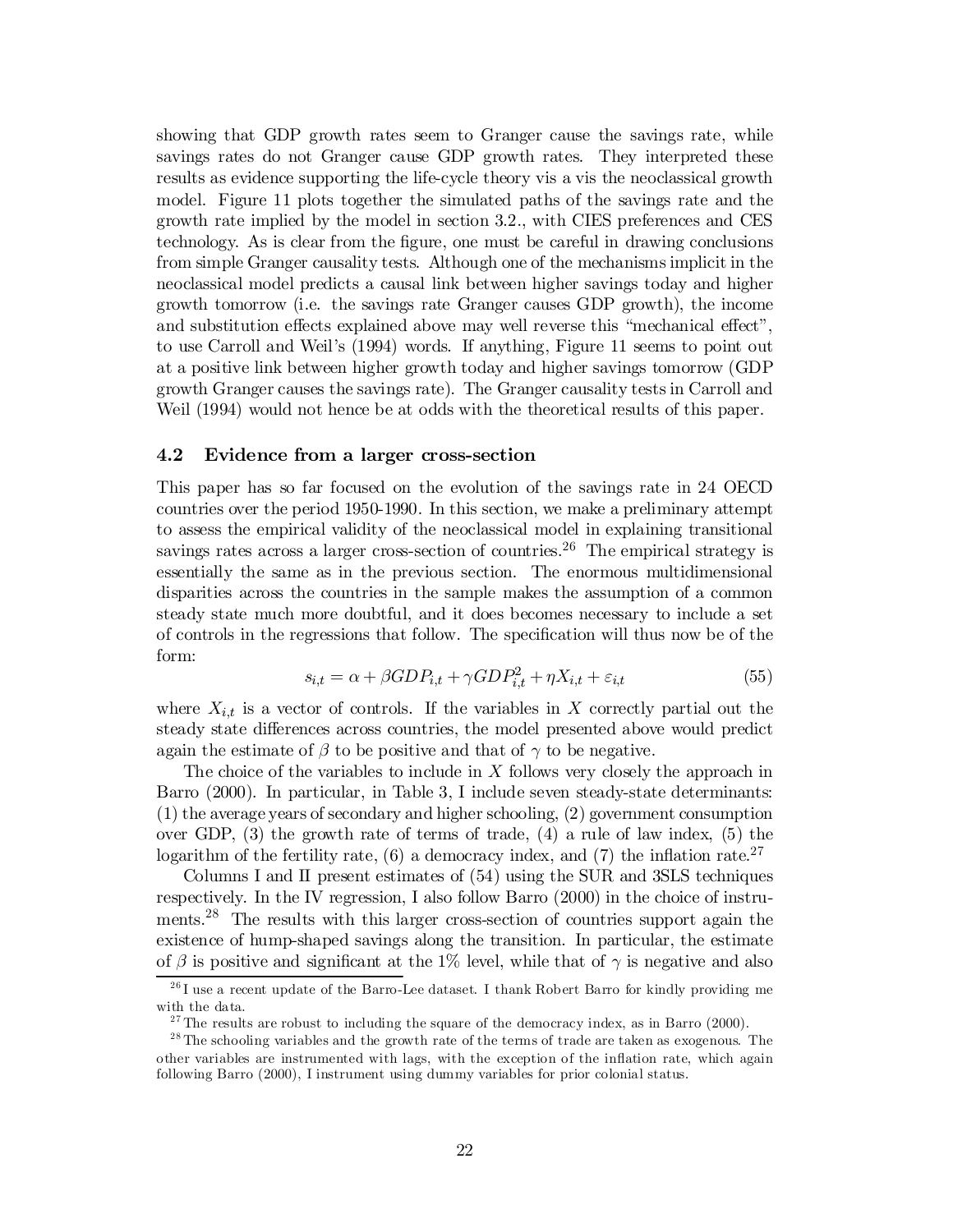significant at the  $1\%$  level. The remaining coefficients are consistent with the results reported in Barro (2000).

In columns III through VI, I enlarge the set of covariates by including variables closely related to a life-cycle view of aggregate savings. This constitutes a preliminary and rough attempt to assess the empirical validity of the model presented in this paper vis a vis the life-cycle model. For this purpose, I sequentially include in the regression the growth rate of GDP, population growth, the percentage of population above age 65 (old-age dependency ratio), the percentage of population below age 15 (young-dependency ratio) and the Gini coefficient.<sup>29</sup> As is clear from Table 3, none of these variables enters significantly in the regression, while the coefficients for log GDP and log GDP squared remain highly significant.

The results seem to suggest that once transitional dynamics are taken into account, very little of the variation in savings rate is explained by the life-cycle theory. This contrasts with a vast literature that has found a clear positive link between GDP growth and savings and population growth and savings.<sup>30</sup> Column VII of Table 3 sheds some light in the issue. By dropping all the variables in  $X$  as well as log GDP and log GDP squared, most life-cycle variables enter the regression significantly. In particular, higher GDP growth and higher population growth are significantly associated with higher savings. The positive and significant sign on the old-age dependency variable is however puzzling and difficult to reconcile with the life-cycle model, in which the larger the proportion of old people, the lower aggregate savings are expected to be.

Overall, the results in this section provide some evidence of the empirical relevance of the general equilbrium model of consumption and savings presented above. Furthermore, it has been shown that "life-cycle" determinants of the savings rate lose most of their explanatory power when "neoclassical" determinants of the savings rate are included in the regression.

# 5 Conclusion

After a steady increase in the 1950's, 60's and early 70's, the average savings rate in OECD countries experienced a significant decline in the late 1970's and 1980's. The recent fall in the savings rate has been associated with the productivity slowdown recorded in most industrialized countries during the same period. In particular, a direct implication of Modigliani's life-cycle model is a positive correlation between the aggregate savings rate and productivity growth. Conversely, a simplified version of Friedman's permanent income hypothesis theory would have predicted an increase in the savings rate in reaction to the productivity slowdown.

This paper has demonstrated that the neoclassical growth model, a general equilibrium model in which agents behave essentially as permanent income consumers, can provide an alternative explanation for the observed hump-shaped pattern in the savings rate. In the model, agents' income is endogenous and is determined by factor prices, which in general equilibrium depend on the extent of capital accumulation.

 $^{29}$ In the 3SLS estimation, demographic variables and the Gini coefficient are taken as exogenous, while the growth rate of GDP is instrumented with lags.

 $30$  For instance, Modigliani (1986, 1993) and Carroll and Weil (1994).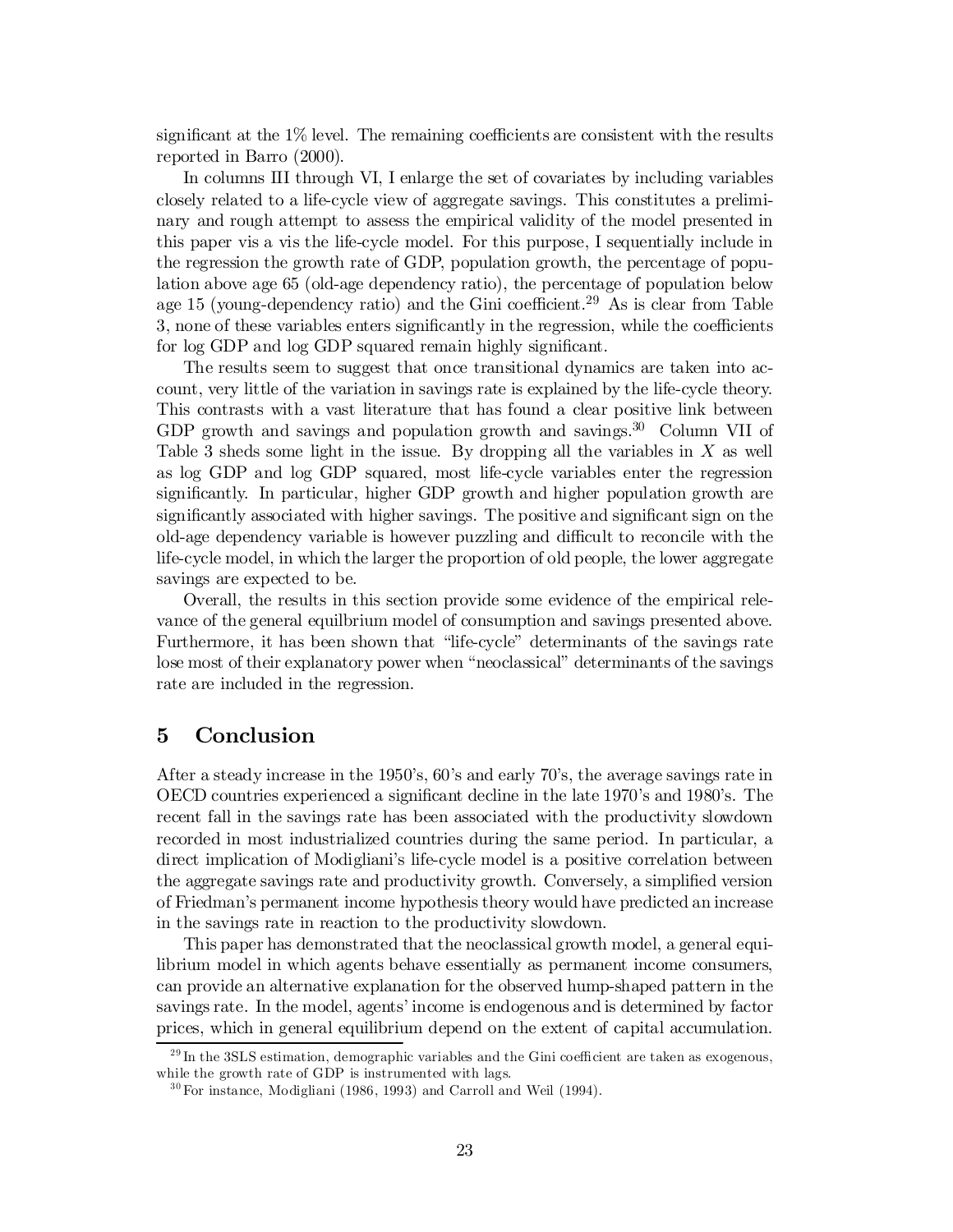Inherent in the model is the assumption that following WWII, OECD countries undertook a neoclassical transition featuring steady increases in the capital-labor ratio. Misled by the use of too simple functional forms, namely CIES preferences and Cobb-Douglas technology, previous studies have generally regarded the transitional behavior of the savings rate resulting from the neoclassical growth model as largely counterfactual. One of the contributions of this paper has been to show that introducing higher complementarity between capital and labor, an assumption well grounded on empirical evidence, produces dynamics for the savings rate that notably resemble those of the actual economies.

The empirical tests presented in the paper have provided some evidence that the general equilibrium effect identified above might be relevant. In particular, the empirical results seem to (weakly) favor the theory presented in this paper relative to the life-cycle model.

It would be too ambitious, however, to claim that a neoclassical transition explains all of the long-run dynamics of the savings rate in OECD countries. A more thorough study of the observed hump-shape in the savings rate in OECD countries should try to bring other potential explanations into the picture, and try to assess the relative merits of each of them. In particular, it would be interesting to develop a framework that combined some life-cycle features with the general equilibrium effect outlined in this paper. In addition, it should prove fruitful to introduce fiscal policy into the model to allow for part of the hump to be explained by a partial failure of Ricardian Equivalence. This is the next step on my research agenda.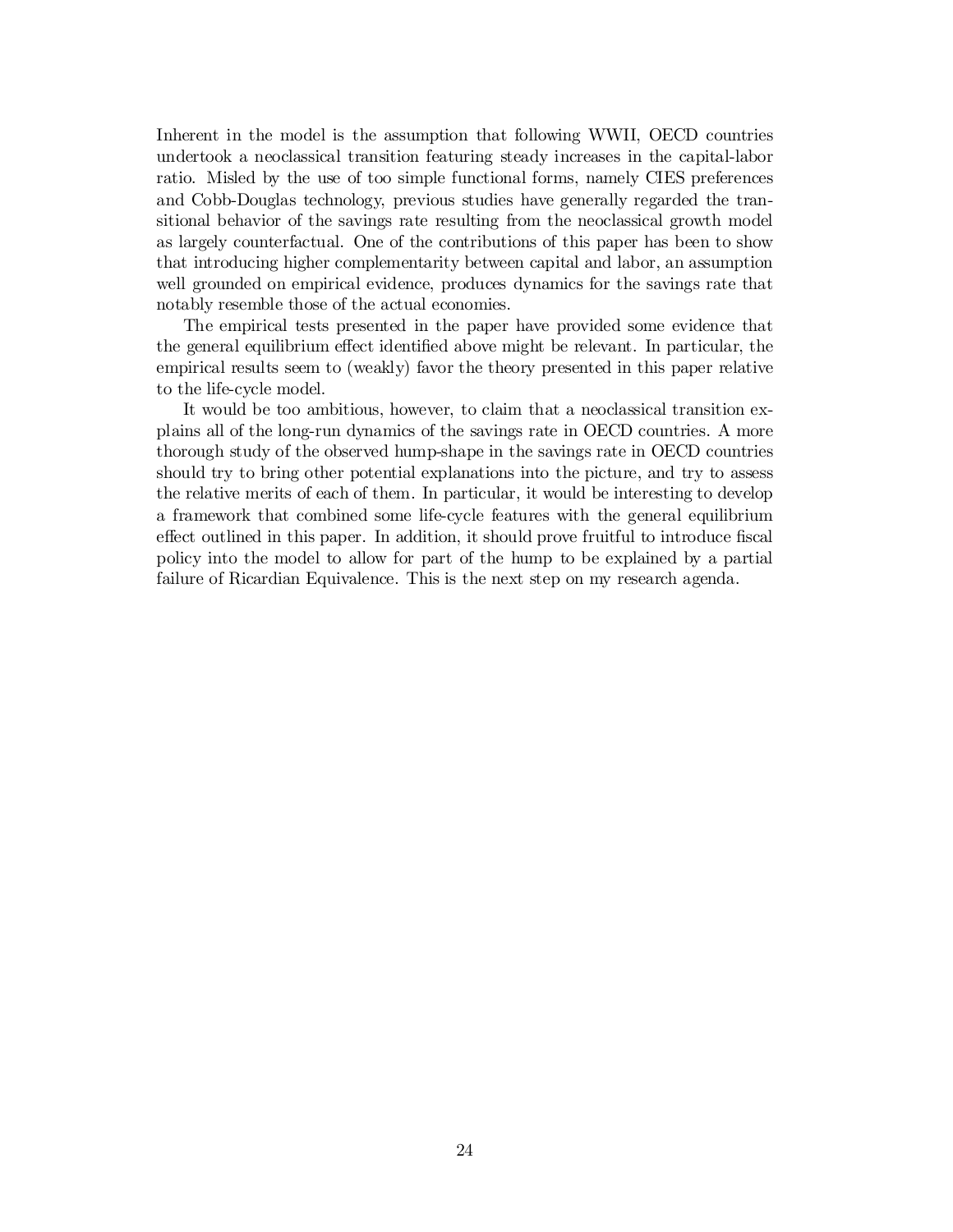### References

- [1] Antras, Pol (2001), "Is the U.S. Aggregate Production Function Cobb-Douglas? New Estimates of the Elasticity of Substitution," mimeo MIT.
- [2] ATTANASIO, ORAZIO (1999), "Consumption," in Handbook of Macroeconomics, edited by John B. Taylor and Michael Woodford, North-Holland, pp. 741-812.
- [3] BARRO, ROBERT J. (1974), "Are Government Bonds Net Wealth?," Journal of Political Economy, 82:6, pp. 1095-1117.
- [4] BARRO, ROBERT J. (2000), "Inequality and Growth in a Panel of Countries," Journal of Economic Growth, 5:1, pp 5-32.
- [5] Barro, Robert J., and Xavier Sala-i-Martin (1995), Economic Growth, MIT Press.
- [6] BENVENISTE, L. M. AND J. A. SCHEINKMAN (1979), "On the Differentiability of the Value Function in Dynamic Models of Economics," Econometrica, 47:3, pp. 727-32.
- [7] Berndt, Ernst (1976), "Reconciling Alternative Estimates of the Elasticity of Substitution," Review of Economics and Statistics 58, No. 1. , pp. 59-68.
- [8] Boldrin, Michele, and Luigi Montrucchio (1986), "On the Indeterminacy of Capital Accumulation Paths", Journal of Economic Theory, 40:1, pp. 26-39.
- [9] BOSWORTH, BARRY P. (1990), "International Differences in Saving," American Economic Review, 80:2, pp. 377-81.
- [10] Carroll, Christopher D, Jody Overland, and David N. Weil (2000), "Saving and Growth with Habit Formation," American Economic Review, 90:3, pp. 341-55.
- [11] CARROLL, CHRISTOPHER D, AND DAVID N. WEIL (1994), "Saving and Growth: A Reinterpretation," Carnegie-Rochester Conference Series on Public Policy, 40:0, pp. 133-92.
- [12] Caselli, Francesco and, Jaume Ventura (2000), "A Representative Consumer Theory of Distribution," American Economic Review, 90:4, pp. 909- 26.
- [13] CASS, DAVID (1965), "Optimum Growth in an Aggregative Model of Capital Accumulation," The Review of Economic Studies, 32:3, pp. 233-240.
- [14] Christiano, Lawerence J. (1989), "Understanding Japan's Saving Rate: The Reconstruction Hypothesis," Federal Reserve Bank of Minneapolis Quarterly Review, 13:2, pp. 10-25.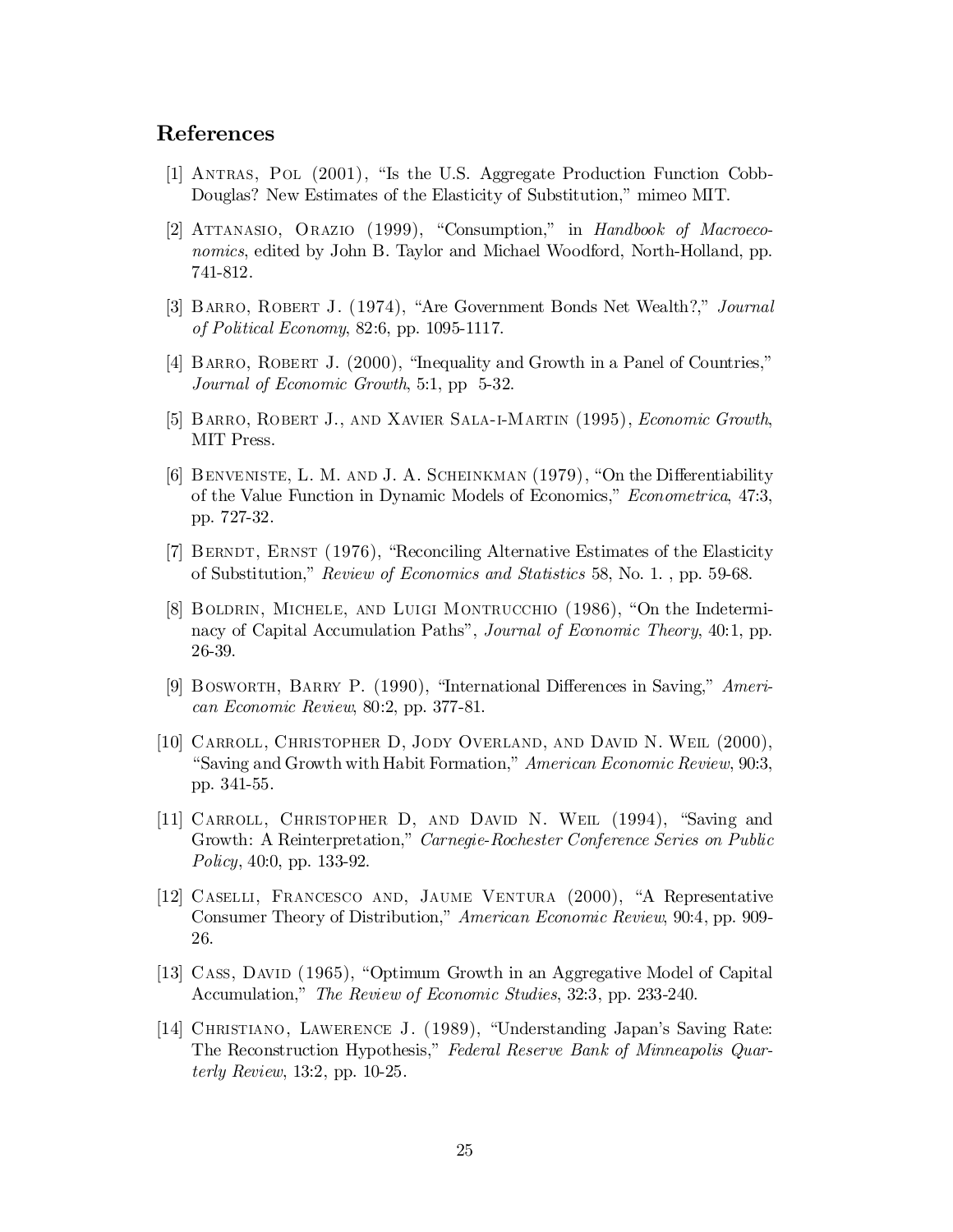- [15] Deaton, Angus (1992), Understanding Consumption, Oxford University Press, Clarendon Press.
- [16] Deaton, Angus (1999), "Saving and Growth," in The Economics of Saving and Growth: Theory, Evidence, and Implications for Policy, edited by Klaus Schmidt-Hebbel and Luis Serven, Cambridge University Press, pp. 33-70.
- [17] Dhrymes, P.J., and P. Zarembka (1970), "Elasticities of Substitution for for Two-Digit Manufacturing Industries: A Correction," Review of Economics and Statistics, February, pp. 59-68.
- [18] Eisner, R., and M. I. Nadiri (1968), "Investment Behavior and the Neoclassical Theory," Review of Economics and Statistics, pp. 369-382.
- [19] Feldstein, Martin, and Charles Horioka, (1980), "Domestic Saving and International Capital Flows, Economic Journal, 90:358, pp. 314-29.
- [20] Fraumeni, Barbara M. (1997), "The Measurement of Depreciation in the NIPA's," Survey of Current Business, July, Bureau of Economic Activity
- [21] FRIEDMAN, MILTON (1957), A Theory of the Consumption Function, Princeton University Press.
- [22] Greenwood, Jeremy, Zvi Hercowitz and Per Krusell (1997), "Long-Run Implications of Investment-Specific Technological Change," American Economic Review, 87:3, pp. 342-62.
- [23] Hall, Robert E. (1988), "Intertemporal Substitution in Consumption," Journal of Political Economy, 96:2, pp. 339-57.
- [24] Kalt, Joseph P. (1978), "Technological Change and Factor Substitution in the United States: 1929-1967," International Economic Review, 19, pp.761-775.
- [25] KING, ROBERT G., AND SERGIO T. REBELO (1993), "Transitional Dynamics and Economic Growth in the Neoclassical Model," American Economic Review, 83:4, pp. 908-31.
- [26] Lucas, Robert E. (1969), "Labor-Capital Substitution in U.S. Manufacturing," in The Taxation of Income from Capital, edited by Arnold Harberger and Martin J. Bailey, Washington, DC: The Brookings Institution, pp. 223-274.
- [27] Modigliani, Franco (1986), "Life Cycle, Individual Thrift, and the Wealth of Nations," American Economic Review, 76:3, pp. 297-313.
- [28] Modigliani, Franco (1993), "Recent Declines in the Savings Rate: A Life Cycle Perspective," in World saving, prosperity and growth, edited by M. Baldassari, L. Paganetto, and E.S. Phelps, Macmillan Press in association with Rivista di Politica Economica and C.E.I.S., University of Rome 'Tor Vergata, pp. 249-86.
- [29] REBELO, SERGIO T. (1992), "Growth in Open Economies," Carnegie-Rochester Conference Series on Public Policy, 36:0, pp. 5-46.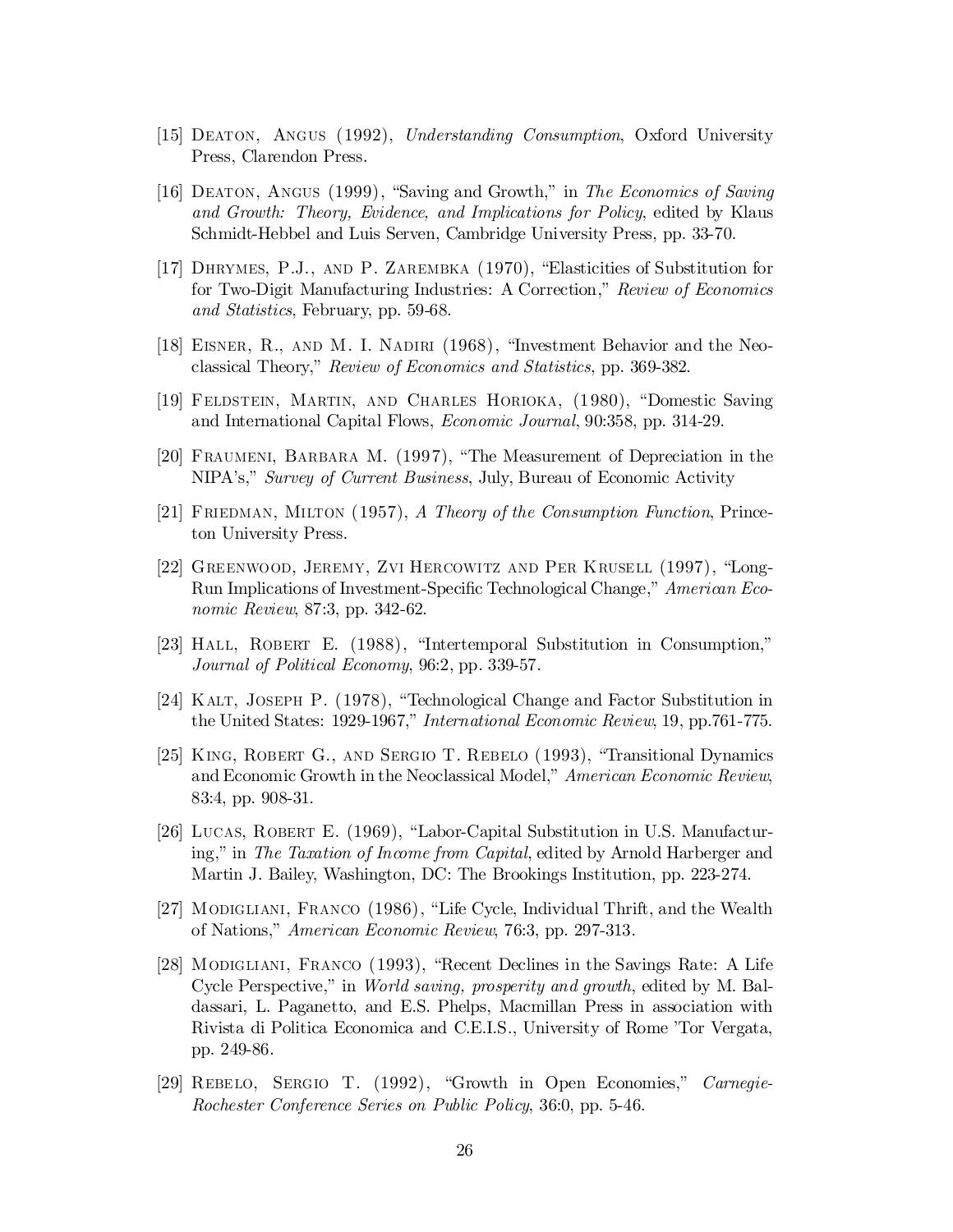- [30] Sala-i-Martin, Xavier (2000), Apuntes de Crecimiento Económico, Second Edition, Antoni Bosch Editor.
- [31] SCHMIDT-HEBBEL, KLAUS, AND SERVEN, LUIS (1999A), The Economics of Saving and Growth: Theory, Evidence, and Implications for Policy, Cambridge University Press.
- [32] SCHMIDT-HEBBEL, KLAUS, AND LUIS SERVEN (1999B), "Aggregate Saving and Income Distribution," in The Economics of Saving and Growth: Theory, Evidence, and Implications for Policy, edited by Klaus Schmidt-Hebbel and Luis Serven, Cambridge University Press, pp. 147-87.
- [33] STEGER, THOMAS M. (2000), "Economic Growth with Subsistence Consumption," Journal of Development Economics, 62:2, pp. 343-61
- [34] VENTURA, JAUME (1997), "Growth and Interdependence," Quarterly Journal of Economics, 112:1, pp. 57-84.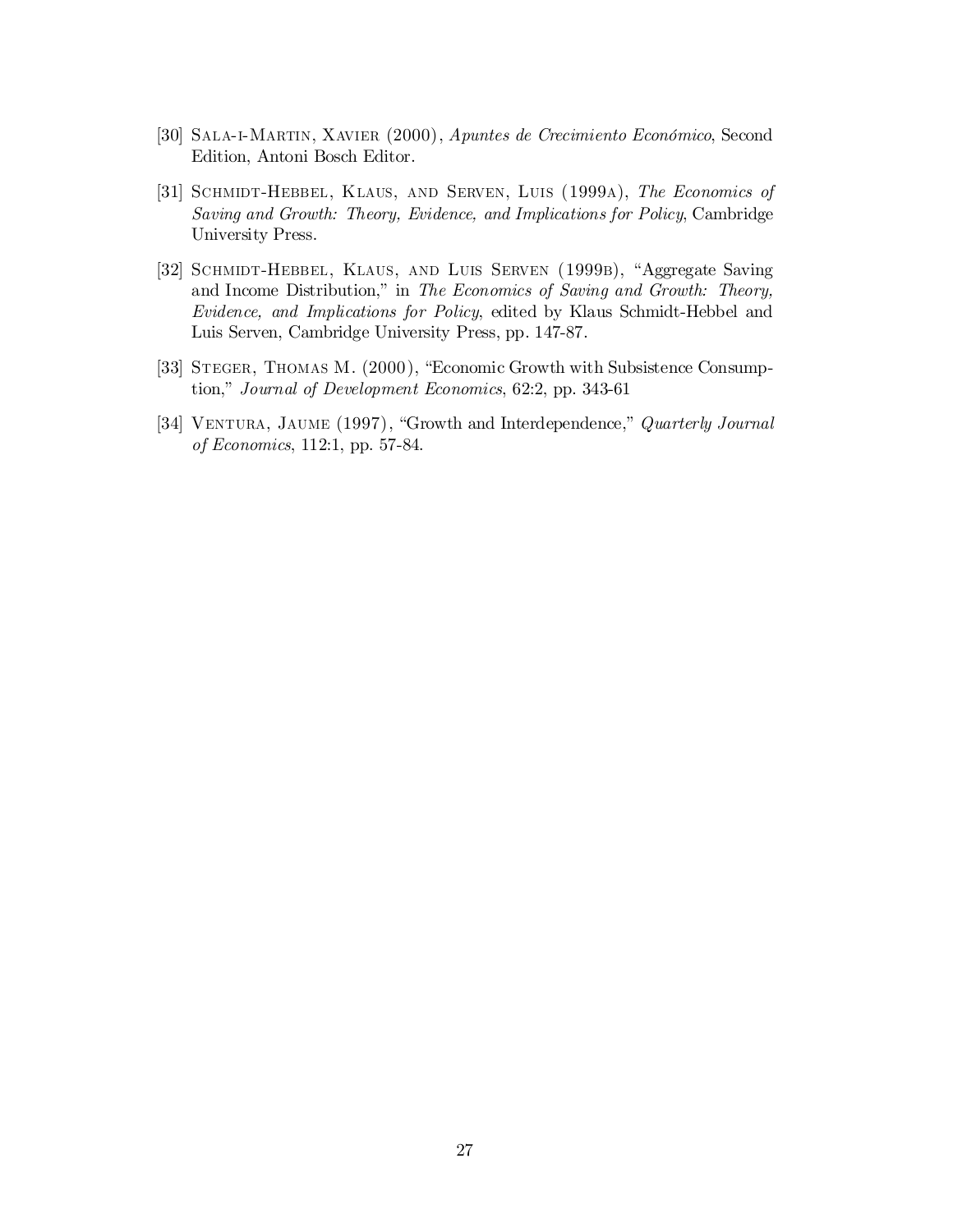

**FIGURE 1.** Weighted-Average Investment Rate for 24 OECD countries (1950-1990)

**FIGURE 2.** Detrended Weighted-Average Investment Rate for 24 OECD countries (1950-1990)

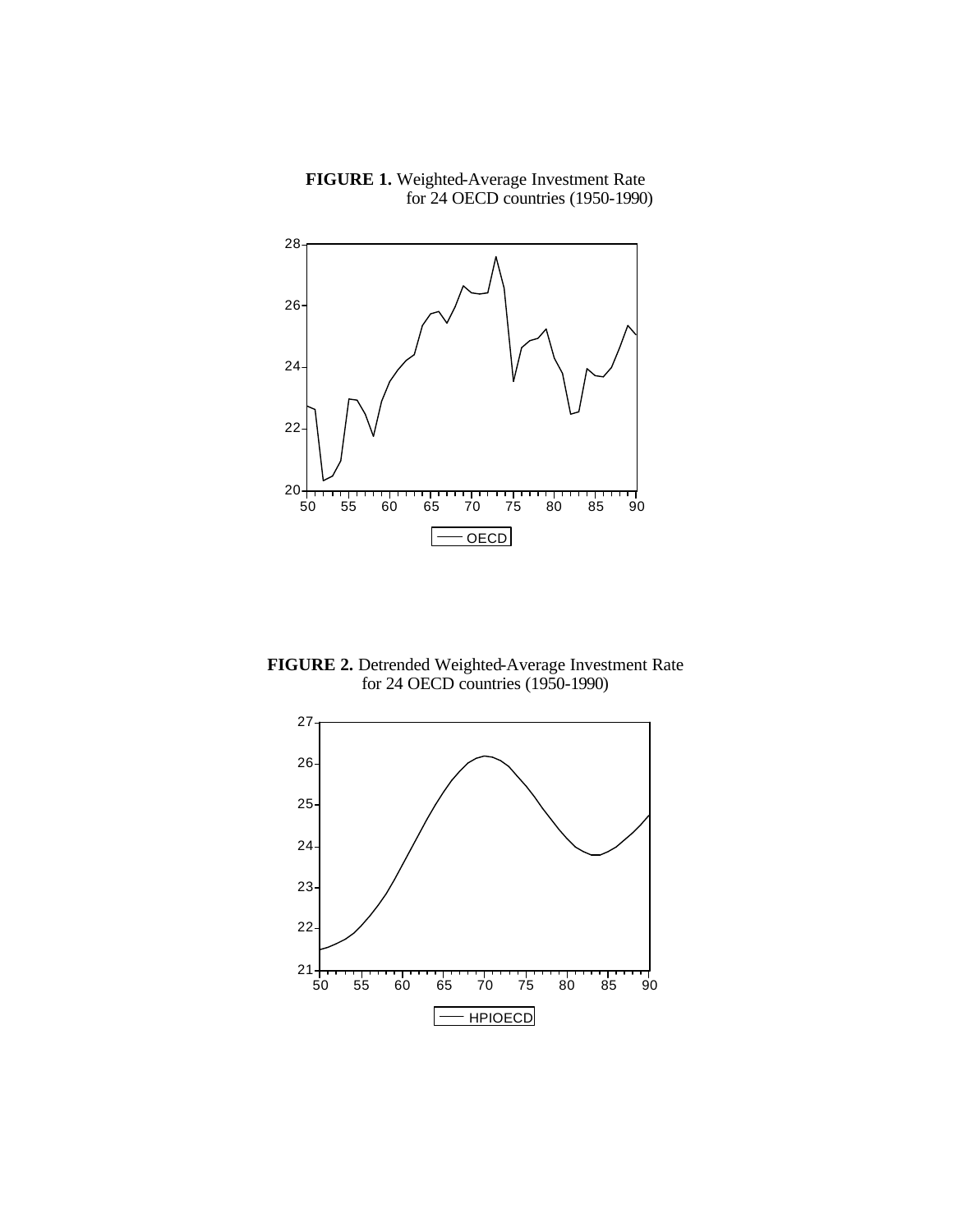

**FIGURE 3.** Investment Rates for each of the 24 OECD countries (1950-1990)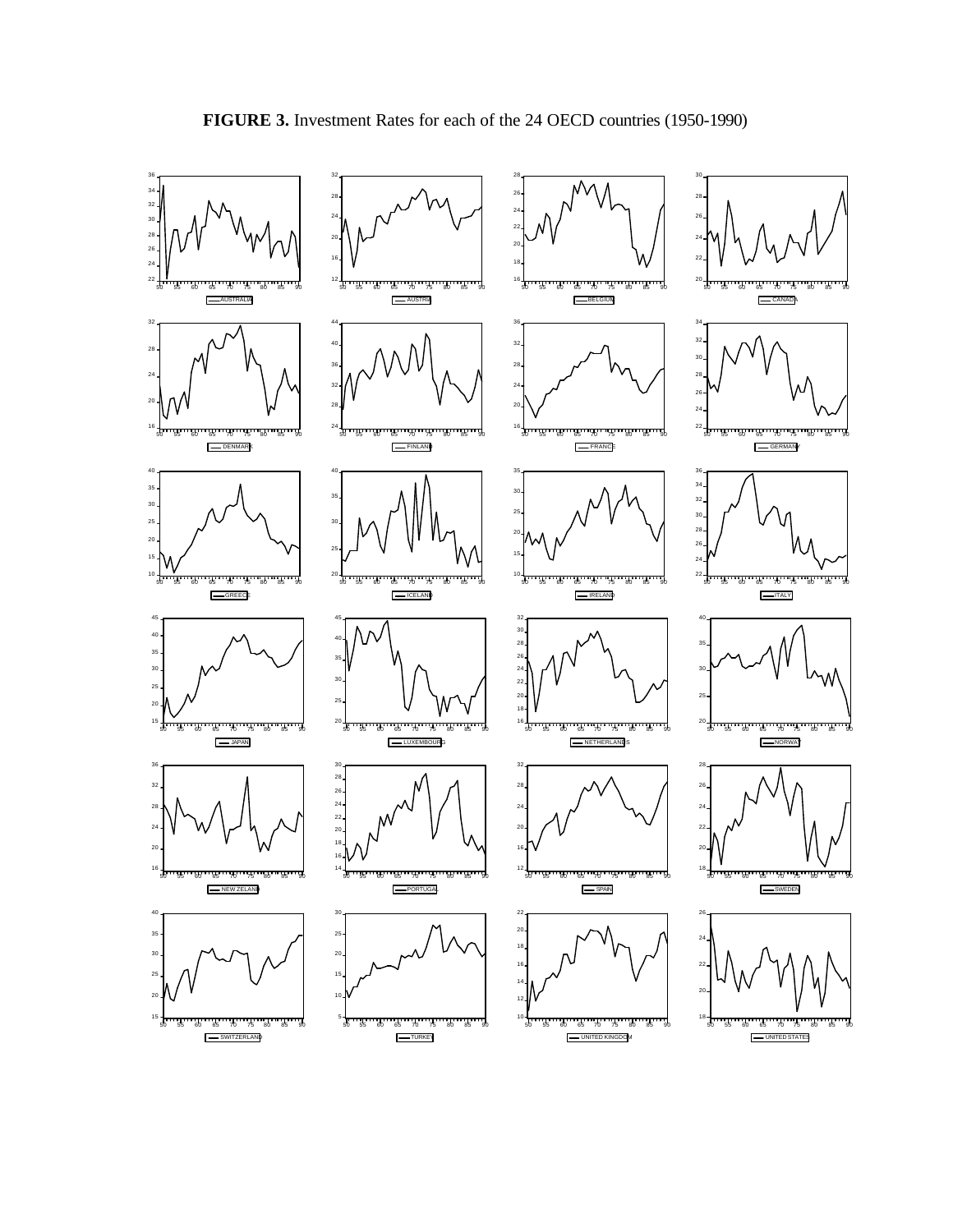

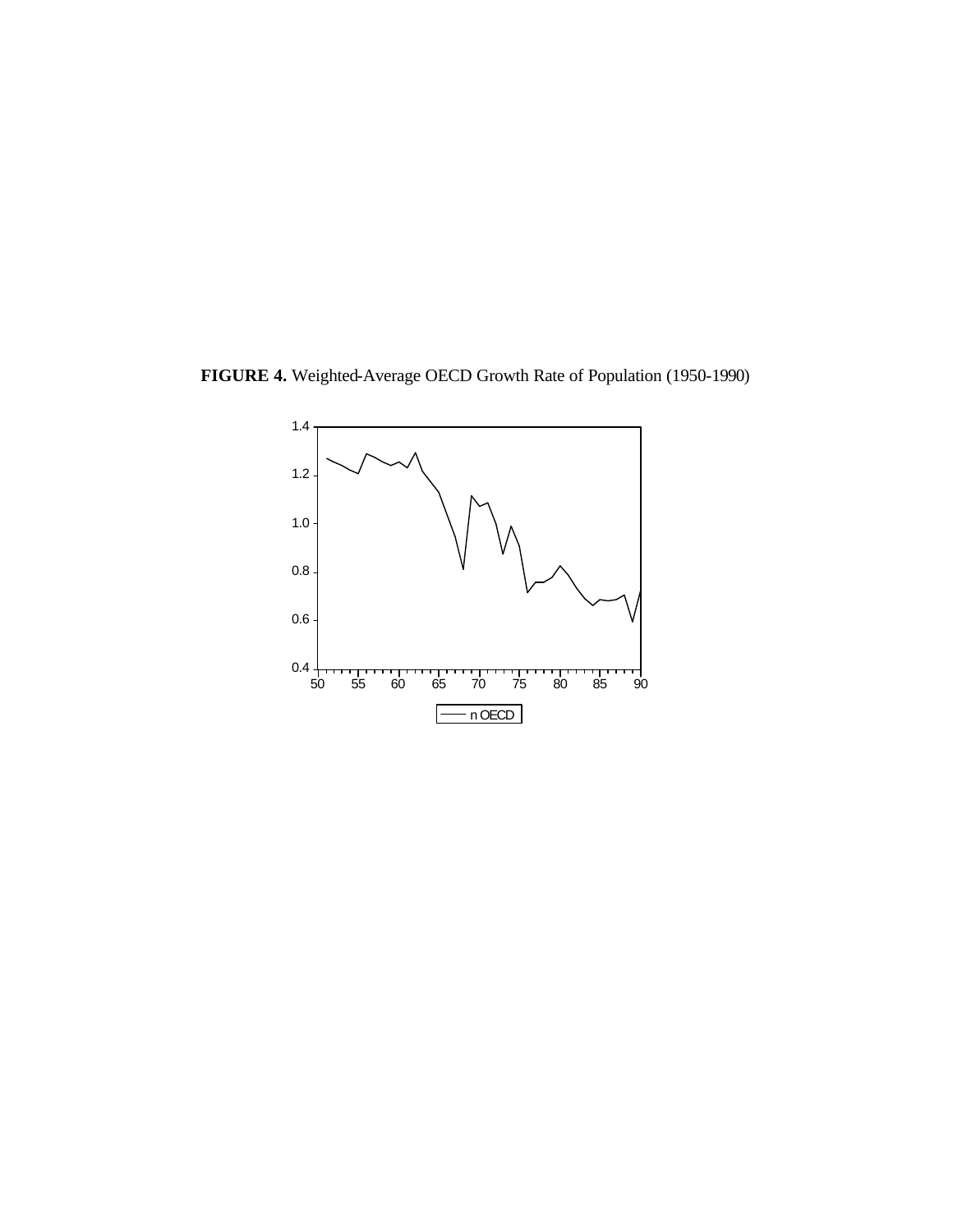

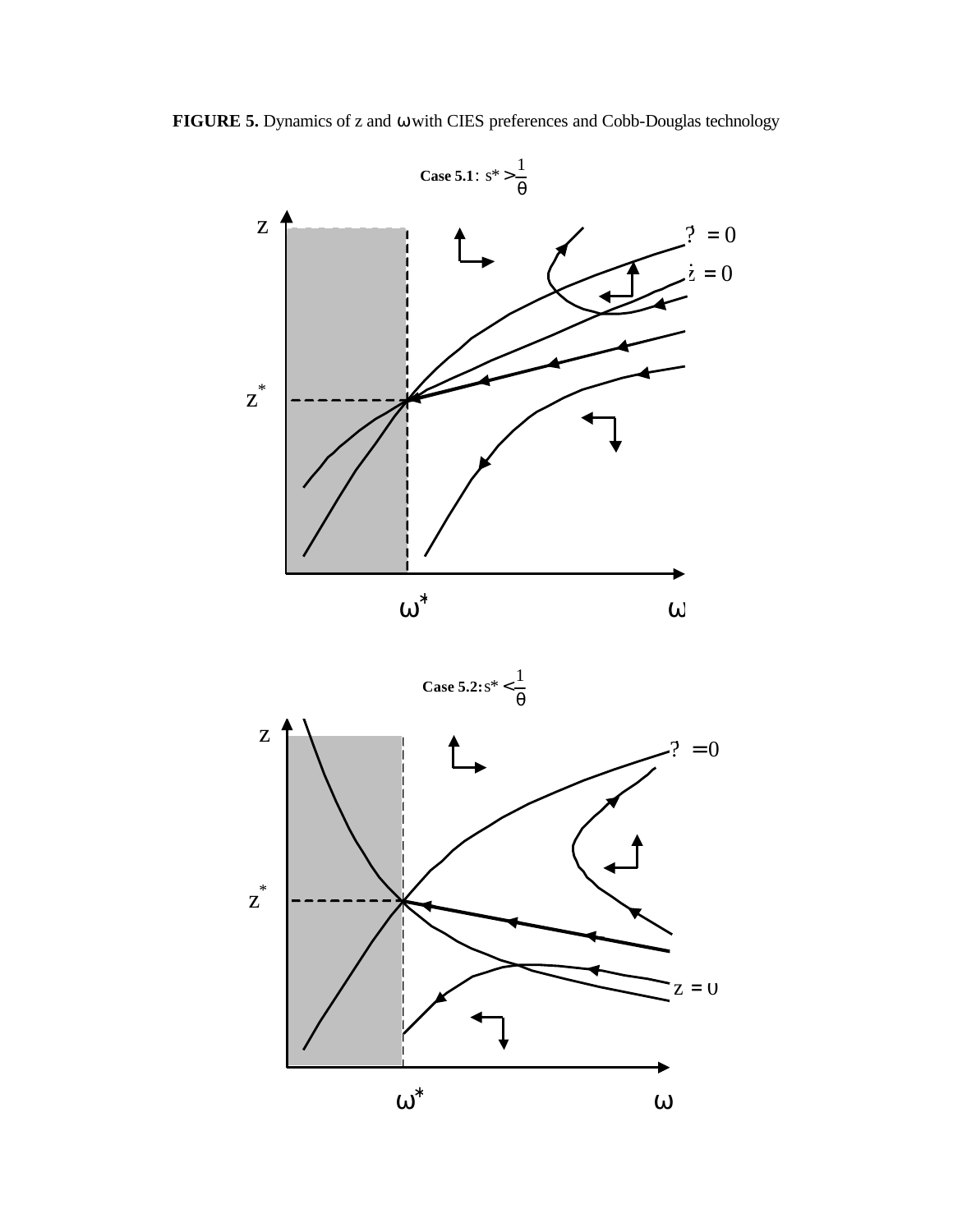

**Case 6.2:** 
$$
s^* < \frac{1}{sq}
$$
 and  $s^* < \psi(s_K^*)$ 

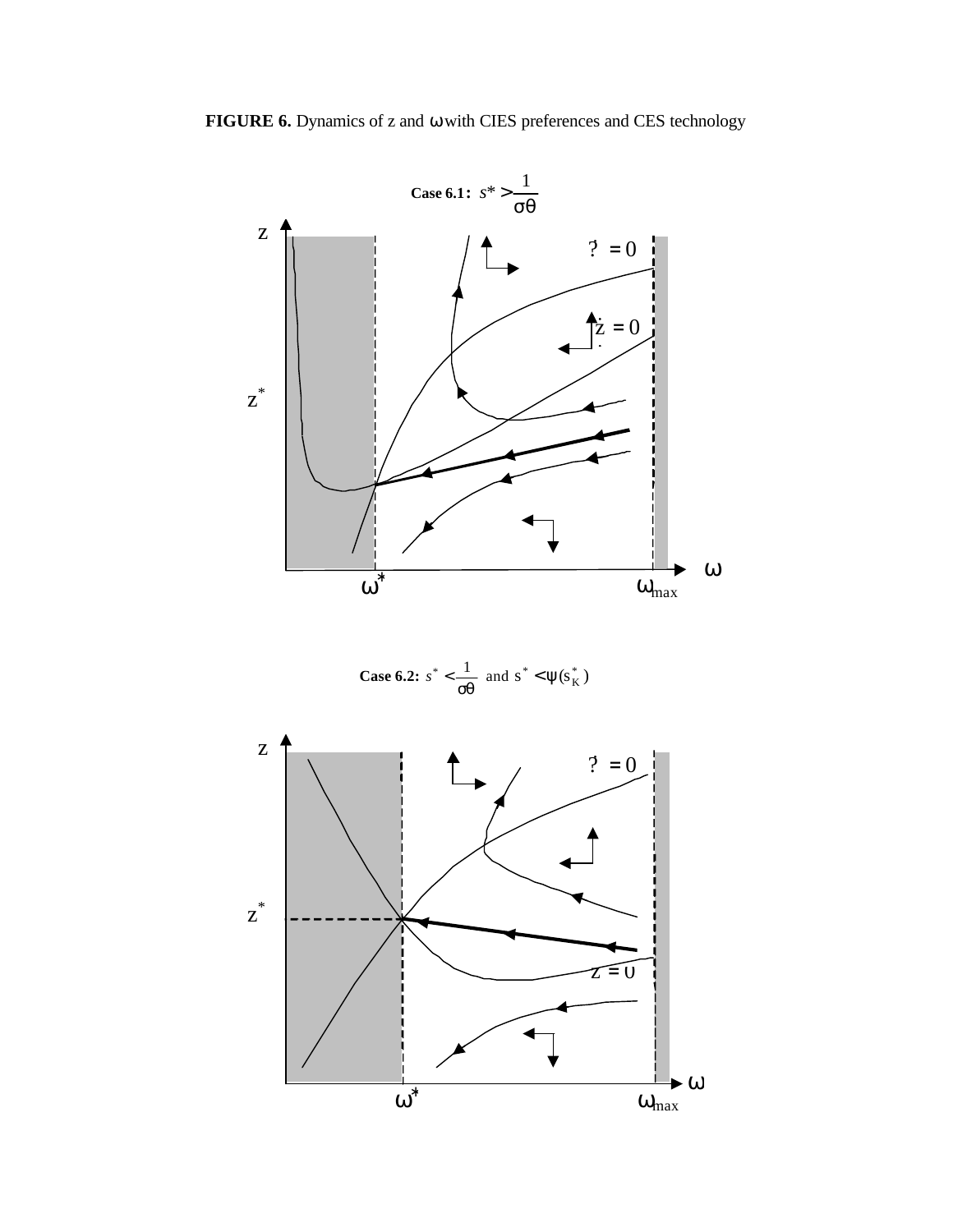

**FIGURE 7.** Simulations with CIES preferences and CES technology

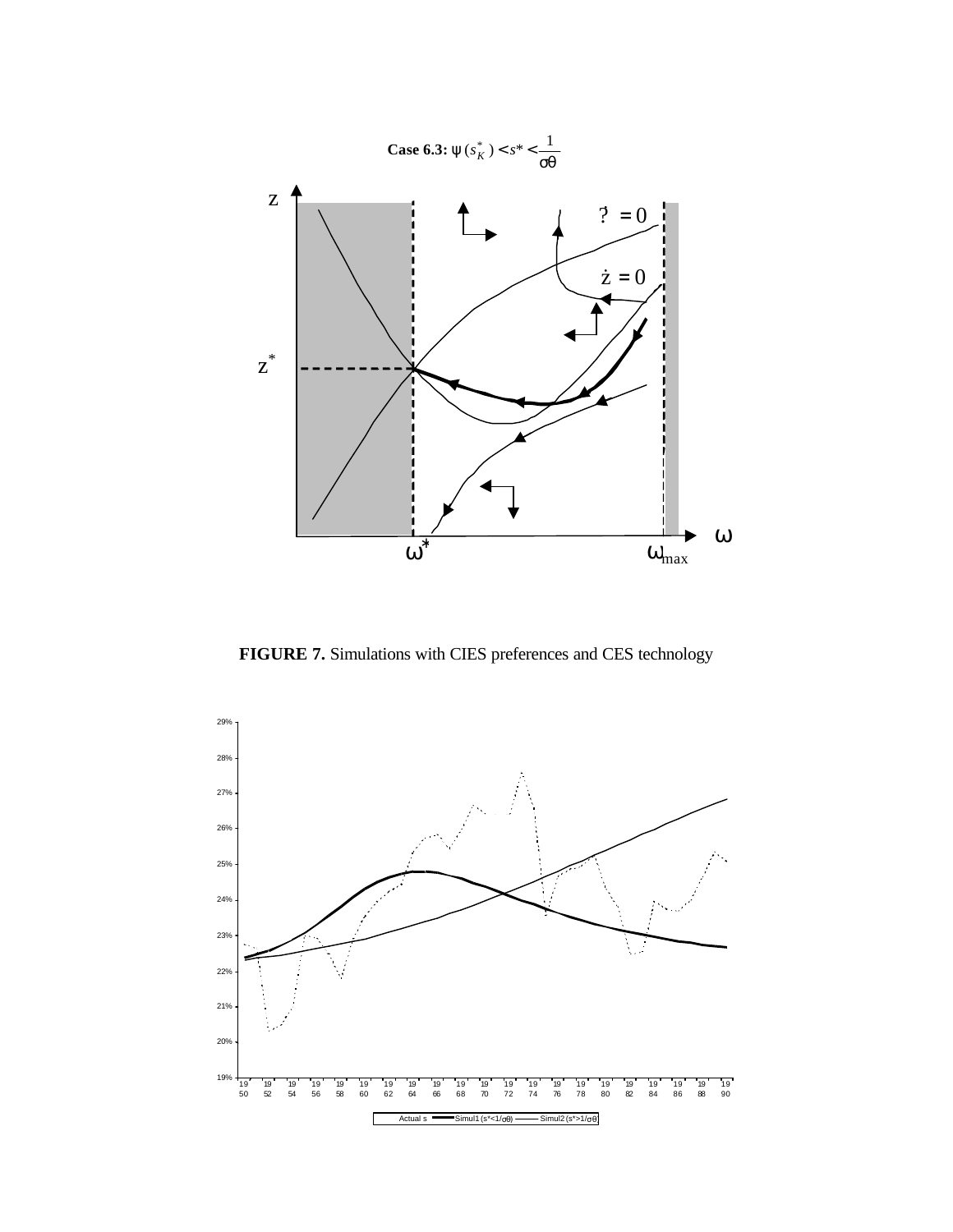**FIGURE 8.** Dynamics of z and ω with Stone-Geary preferences and Cobb-Douglas technology





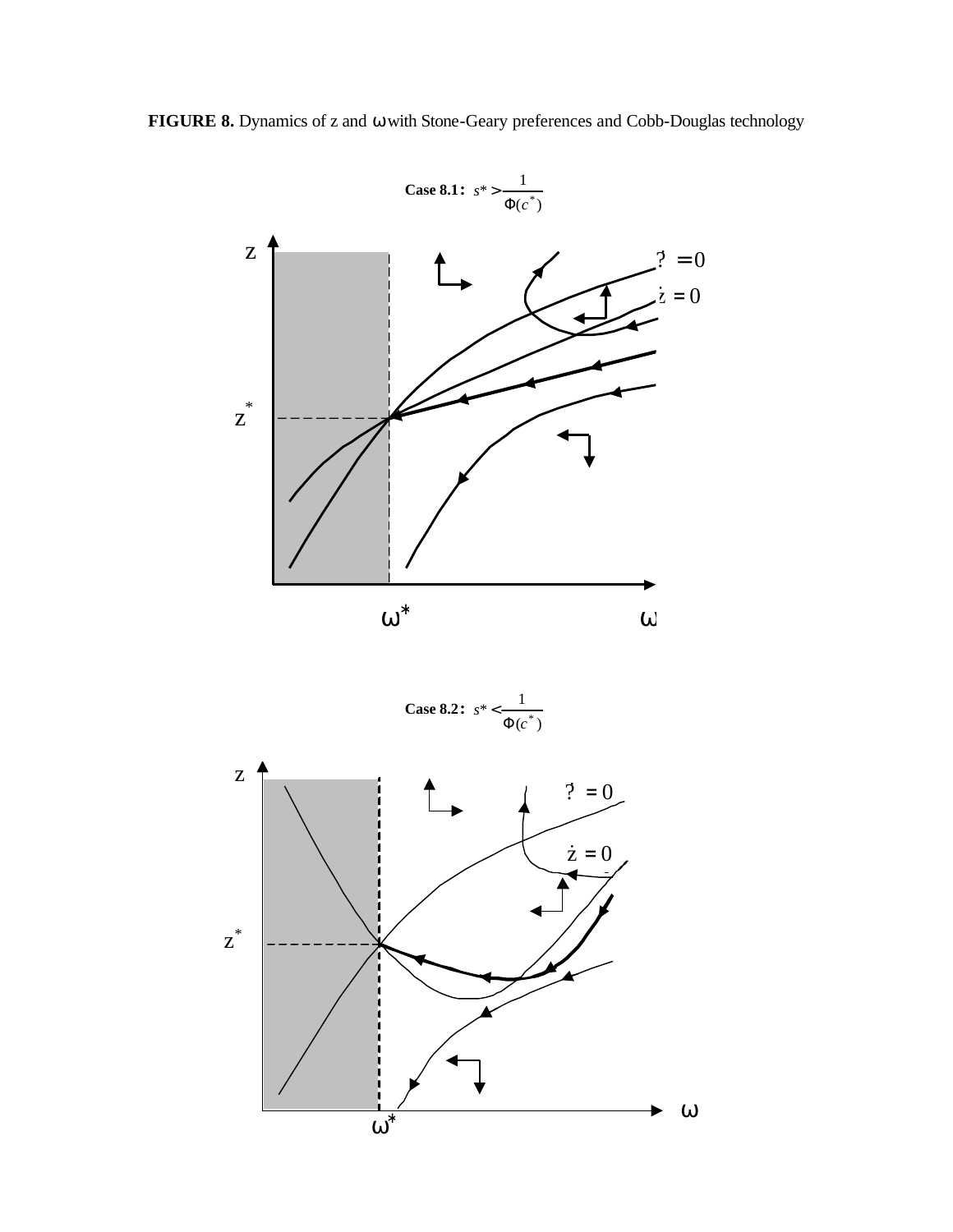



**FIGURE 10.** Investment Rates vs.Log(GDP) for OECD countries

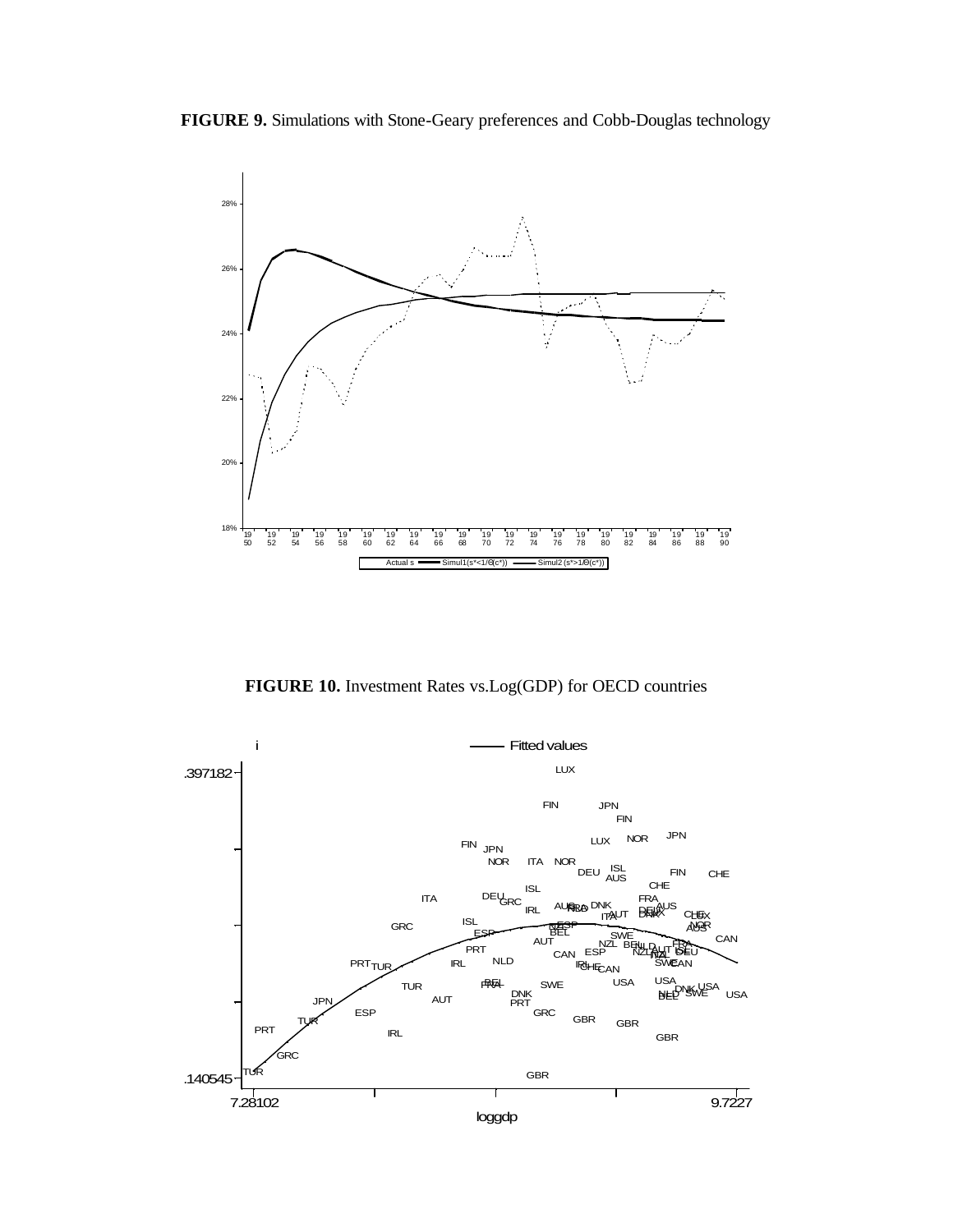| Dependent variable:           |               | П             | Ш                            | IV      | V             |
|-------------------------------|---------------|---------------|------------------------------|---------|---------------|
| investment rate               | <b>SUR</b>    | 3SLS          | 3SLS                         | 3SLS    | 3SLS          |
| Log (per capita GDP)          | 0.998         | 1.111         |                              | 0.048   | 0.713         |
|                               | (0.176)       | (0.189)       |                              | (0.009) | (0.172)       |
| Log (per capita GDP) squared  | $-0.056$      | $-0.063$      |                              |         | $-0.038$      |
|                               | (0.010)       | (0.011)       |                              |         | (0.010)       |
| Growth rate of per capita GDP |               |               | 0.901                        | 0.914   | 0.734         |
|                               |               |               | (0.114)                      | (0.115) | (0.133)       |
| Population growth             |               |               | 2.857                        | 2.854   | 3.014         |
|                               |               |               | (0.485)                      | (0.491) | (0.507)       |
| Number of Observations        | 24, 24,       | 24, 24,       | 24, 24,                      | 24, 24, | 24, 24,       |
|                               | 24, 24        | 24, 24        | 24, 24                       | 24, 24  | 24, 24        |
| $R^2$                         | 0.21, 0.15,   | 0.16, 0.23,   | $-0.56, -0.14, 0.13, -0.29,$ |         | 0.23, 0.01,   |
|                               | $0.12, -0.38$ | $0.15, -0.48$ | $-0.20, -0.05, -0.40, 0.25$  |         | $-0.12, 0.17$ |

**TABLE 2.** SUR and 3SLS estimates for the OECD countries

**Note:** The panel contains 4 cross-sections of 24 countries: 1950-60, 1960-70, 1970-80 and 1980- 90. GDP is the average of the period. In the 3SLS estimation, 5-year lags are used as instruments for GDP and GDP squares, except for GDP in 1950, which is taken as exogenous. Both the growth rate of GDP and population growth are treated as exogenous. The data was retrieved from the Summers-Heston dataset.



**FIGURE 11.** Simulated savings rate and growth rate of GDP